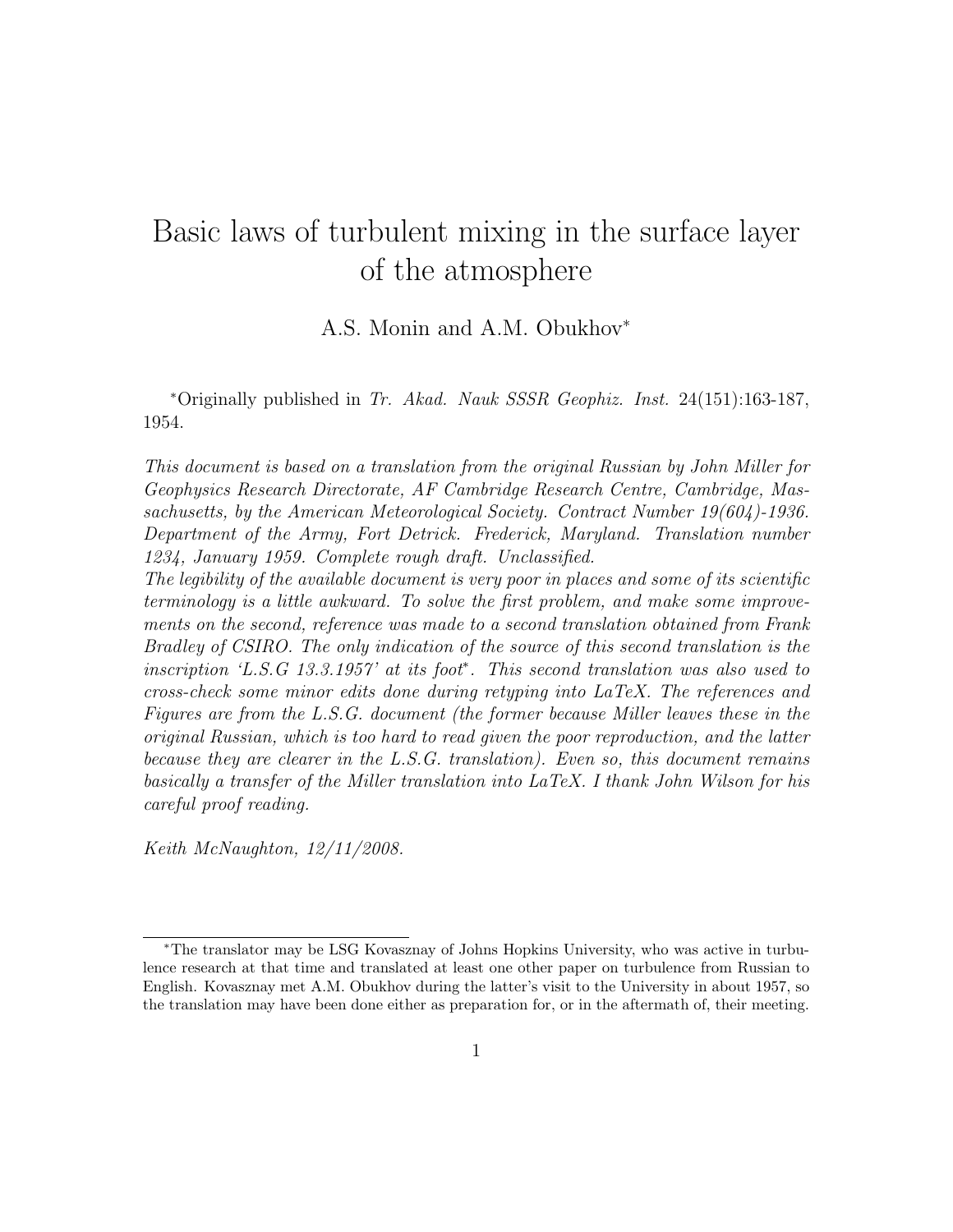#### Abstract

The article contains an analysis of the processes of mixing in a turbulent atmosphere, based on systematic application of the methods of the theory of similitude. Empirical data on the distribution of wind velocity under various conditions of temperature stratification are generalized and a method is proposed for computing the austausch characteristics on the basis of measuring wind velocity and temperature gradient.

### Introduction

The questions of the physics of the surface layer have occupied a considerable place in meteorological investigations during the past 10-15 years. The laws of the processes in the surface layer are of interest not only to agrometeorology, which studies the effect of a "meteorological medium" on the growth of vegetation, but they also have a general geophysical significance, since the dynamic interaction of the atmosphere and the substrate, the "feeding" of the atmosphere by moisture and heat, is realized through the surface layer.

A large amount of research in the field of surface-layer physics has been done at the Main Geophysical Observatory; the works of S.A. Sapozhnikova [1], D.L. Laikhtman and A.F. Chudnovskii [2], M.I. Budyko [3] and M.P. Timofeev [4] are well known to Soviet meteorologists.

This research has provided valuable observational data on the distribution of wind, temperature and humidity in the surface layer, and a number of specific propositions have been drawn up on the methodology for computing turbulent austausch characteristics (Budyko, Laikhtman).

In this regard there are still a number of debatable questions in the theory of surface-layer mixing. The simplest system of the "logarithmic boundary layer", borrowed from technical aerodynamics, describes quite well the phenomena in a neutrally-stratified atmosphere, and is supported by much empirical data. However, this system is insufficient for describing processes in the real atmosphere where the temperature inhomogeneity is an essential factor influencing the development of turbulence. This latter fact (the temperature inhomogeneity) determines the specific nature of the problem of atmospheric turbulence as applied to surface-layer physics.

The works of Laikhtman [5] and Budyko [3], as well as those of a number of foreign researchers (Sverdrup, Rossby, Montgomery; see, e.g. [6]) have been devoted to computing the influence of temperature stratification on turbulent exchange. The individual results of these works contradict one another; in many respects the physical sense of the initial hypotheses is not clear. Thus, e.g. Budyko proposes that the atmospheric stratification be considered within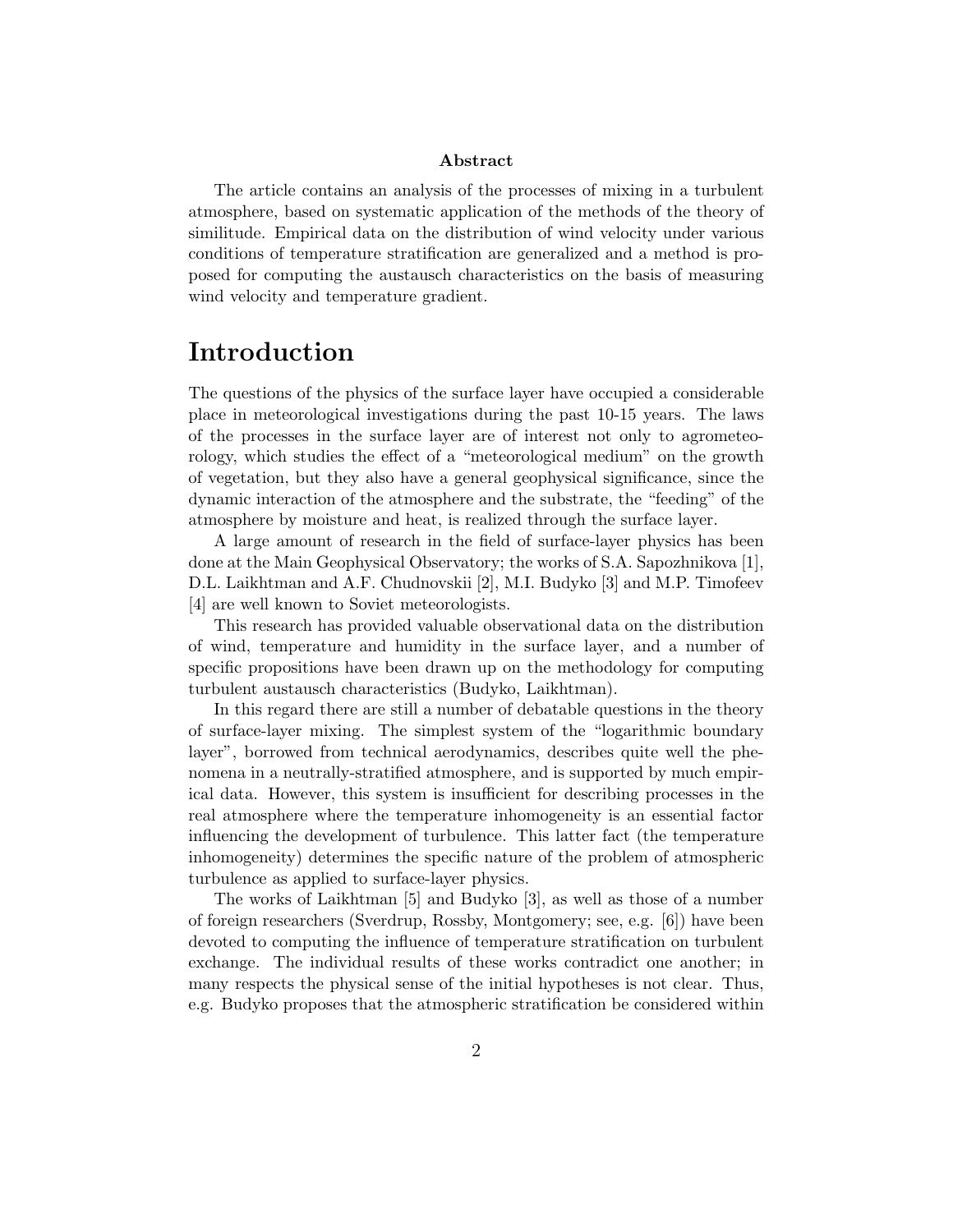the framework of the simplest system of the logarithmic boundary layer, formally replacing the Karman "universal constant" by a variable parameter, a function of stratification. In Budyko's system the basic characteristic of the substrate, roughness, is also a function of meteorological conditions. The purely formal nature of those relations is one of the shortcomings of Budyko's system. It should also be noted that the observed profiles of wind distribution with height regularly deviate from the logarithmic law during stratification conditions which differ from neutral equilibrium.

Laikhtman proposes a more complete method of approximating wind and temperature profiles (an exponontial law with a variable exponent), which makes it possible to discern the nature of deviations from the logarithmic law under various conditions of atmospheric stratification. However, Laikhtman's system contains too many free parameters which have to be determined in each individual case. This creates difficulties familiar in determining these parameters from empirical data and decreases the computational accuracy.

These critical remarks by no means are meant to detract from the value of the results obtained by Budyko and Laikhtman when solving individual problems; however, they indicate the necessity of devoloping the theory further and making the initial physical hypotheses more exact.

When analyzing the highly complex phenomena of surface-layer turbulence, where the temperature factors play an essential role, it is expedient to use the methods of the theory of similitude which are widely used in applied aerodynamics and thermal physics, and are the generally-accepted method of investigation in this area.

In 1943, A.M. Obukhov attempted to apply methods of the theory of similitude to problems of surface-layer physics [7]. The results obtained in this work were subsequently developed by A.S. Monin [8]. The theory developed in [7] and [8] evidently gives a satisfactory qualitative description of the processes.

Furthermore, the data used in [7] to determine the numerical parmeters in the proposed system were not sufficiently reliable (the critical Richardson number was mistakenly assumed to be  $1/11$ , on the basis of Sverdrup's data), which made it impossible to make direct use of the formulas obtained in this work in actual computations.

The present work gives an analysis of the processes of turbulent mixing in the surface layer of the atmosphere on the basis of a systematic application of the methods of the theory of similitude, and the values of the numerical parameters are more exactly defined by using a sufficiently large amount of empirical data on gradient observations, obtained from the expeditions of the Main Geophysical Observatory and the Geophysical Institute of the Academy of Sciences of the USSR. On this basis, working formulas were obtained for computing the basic characteristics of the surface layer, viz., turbulent heat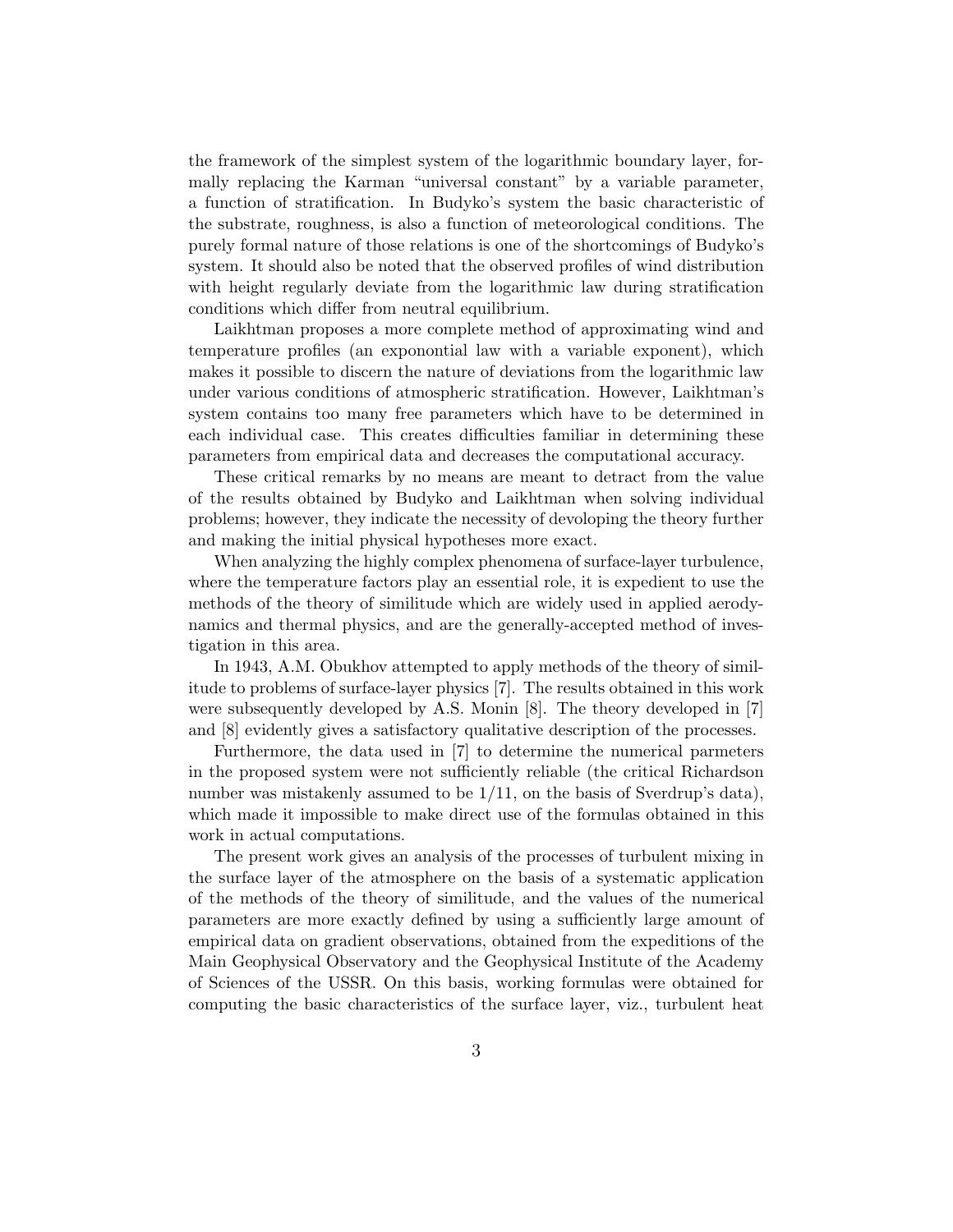transfer, friction, the austausch coefficient, and moisture flux, from gradient measurement data. The computational method is illustrated by specific examples.

#### 1 The logarithmic boundary layer

When analyzing the processes in the surface layer of the atmosphere on a theoretical basis, we will proceed from the generally accepted system of a flow over an infinite, rough surface whose horizontal properties are assumed to be quite uniform horizontally. The averaged characteristics of the flow in this system are a function only of the vertical coordinate z. The most important characteristics are the momentum, heat, and humidity fluxes.

The momentum flux can be treated as turbulent friction stress. Instead of turbulent friction

$$
\tau = -\overline{\rho u' w'}\tag{1}
$$

where  $u'$  and  $w'$  are the fluctuations of the horizontal and vertical wind velocity components,  $\rho$  is air density, and the bar indicates averaging, it is convenient to examine the dynamic velocity

$$
v_* = \sqrt{\frac{\tau}{\rho}}\tag{2}
$$

Within the confines of the surface layer,  $\tau$  and the turbulent heat flux q can be considered to be practically independent of height z.

The condition that fluxes  $\tau$  and q are constant (within the given tolerance) can serve to determine the actual concept of the surface layer. Let us attempt to give an approximate estimate of the height of the surface layer on the basis of possible changes in  $\tau$ . We will proceed from the averaged equations of hydrodynamics in a Coriolis force field. The corresponding equation for the xooordinate (wind-velocity direction at the earth's surface) in a quasistationary case has the following forms

$$
\frac{\partial \overline{u'w'}}{\partial z} = -\frac{1}{\rho} \frac{\partial \overline{p}}{\partial x} + \ell \,\overline{v} \tag{3}
$$

where  $\frac{\partial \overline{p}}{\partial x}$  is the pressure gradient,  $\ell$  the Coriolis parameter and  $\overline{v}$  the compontent of averaged wind velocity along the y-axis.

Let us integrate both sides of the equation with respect to height within the limits of a layer of thickness  $H$  and estimate the right-hand side:

$$
\frac{\tau(0) - \tau(H)}{\rho} = \int_0^H \left| \frac{1}{\rho} \frac{\partial \overline{p}}{\partial x} - \ell \, \overline{v} \right| dz < \int_0^H \frac{1}{\rho} \left| \frac{\partial \overline{p}}{\partial x} \right| dz \tag{4}
$$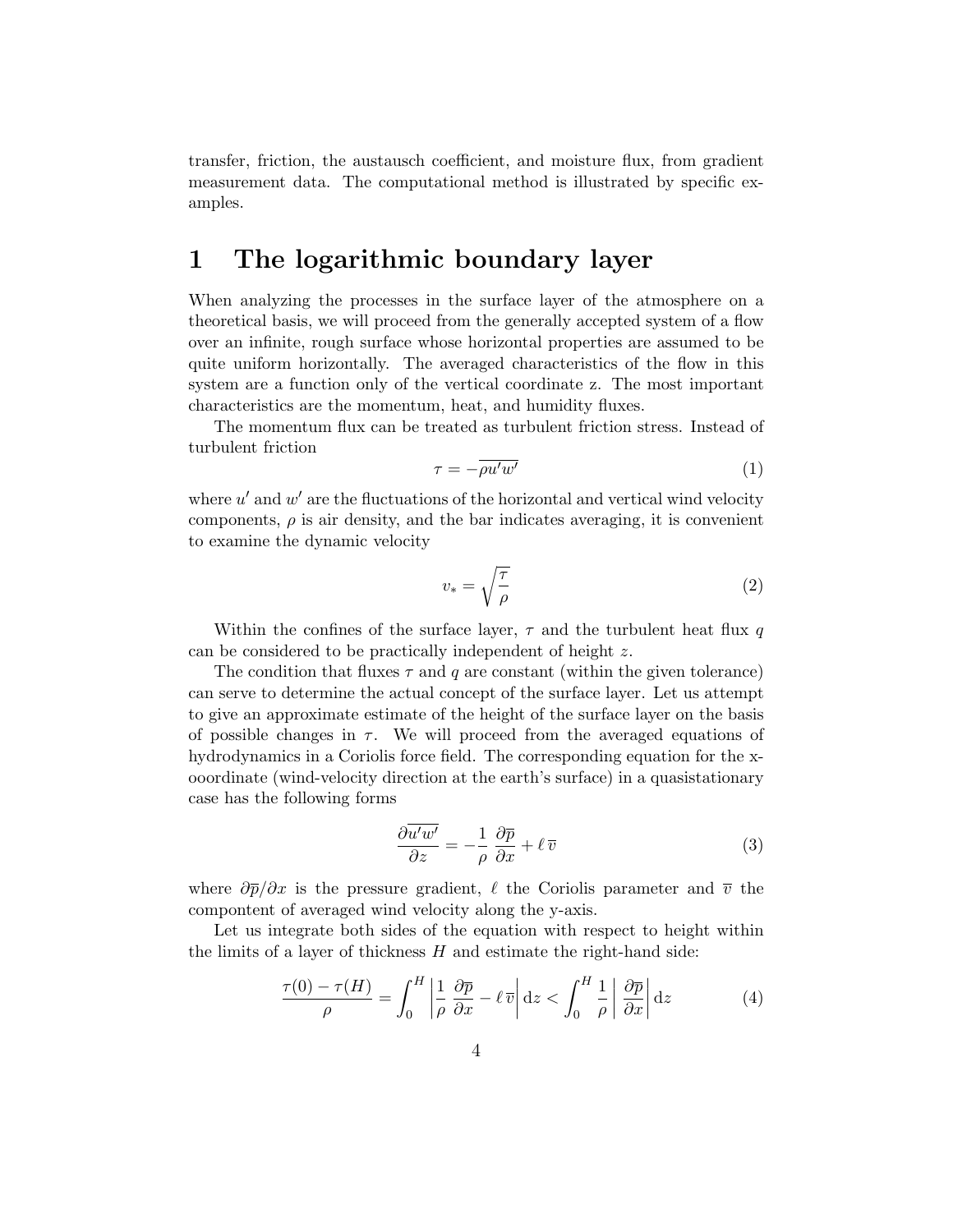The discarding of term  $\ell \bar{v}$  leads to a strengthening of the inequality, since the Coriolis force partially compensates the effect of the pressure gradient. Introducing the dynamic velocity  $v_*$  and the geostrophic wind velocity  $v_g$  =  $(1/\rho\ell)|\partial \overline{p}/\partial x|$ , we can write the resultant inequality in the following form:

$$
v_*^2(0) - v_*^2(H) < H \ell v_g \tag{5}
$$

Let us define H such that the relative change of  $v_*^2$  in a layer of thickness H does not exceed the tolerance a, i.e.,

$$
\frac{v_*^2(0) - v_*^2(H)}{v_*^2(0)} \le a \tag{6}
$$

On the strength of inequality (5) it suffices that

$$
H < \frac{av_*^2(0)}{\ell v_g} \tag{7}
$$

in order that (6) be fulfilled. The ratio of friction velocity to geostrophic wind velocity can be estimated to be of the order of 0.05:

$$
\frac{v_*}{v_g} \sim 0.05
$$

from which it follows that

$$
H \leq 2.5 \times 10^{-3} a \frac{v_g}{\ell}
$$

When  $v_g \sim 10 \text{ m/sec}$  and  $\ell = 10^{-4} \text{ sec}^{-1}$  we get

$$
H \sim a \times 250\,\mathrm{m}
$$

With a tolerance  $a = 20\%$  we get the estimate of the height of the surface layer which we seek:

$$
H=50\,\mathrm{m}.
$$

Within the limits of this layer,  $v_*$  can be considered practically constant and the effect of the Coriolis force (rotation of wind with height) can be neglected. The estimate obtained agrees quite well with observations.

Under conditions of neutral stratification the processes of turbulent mixing in the surface layer can be described by the logarithmic model of the boundary layer. The corresponding laws have been studied in detail in experimental aerodynamics, and are widely used in meteorology.

Let us recall the derivation of the logarithmic law of wind distribution on the basis of the hypothesis of similarity. Let us assume that for values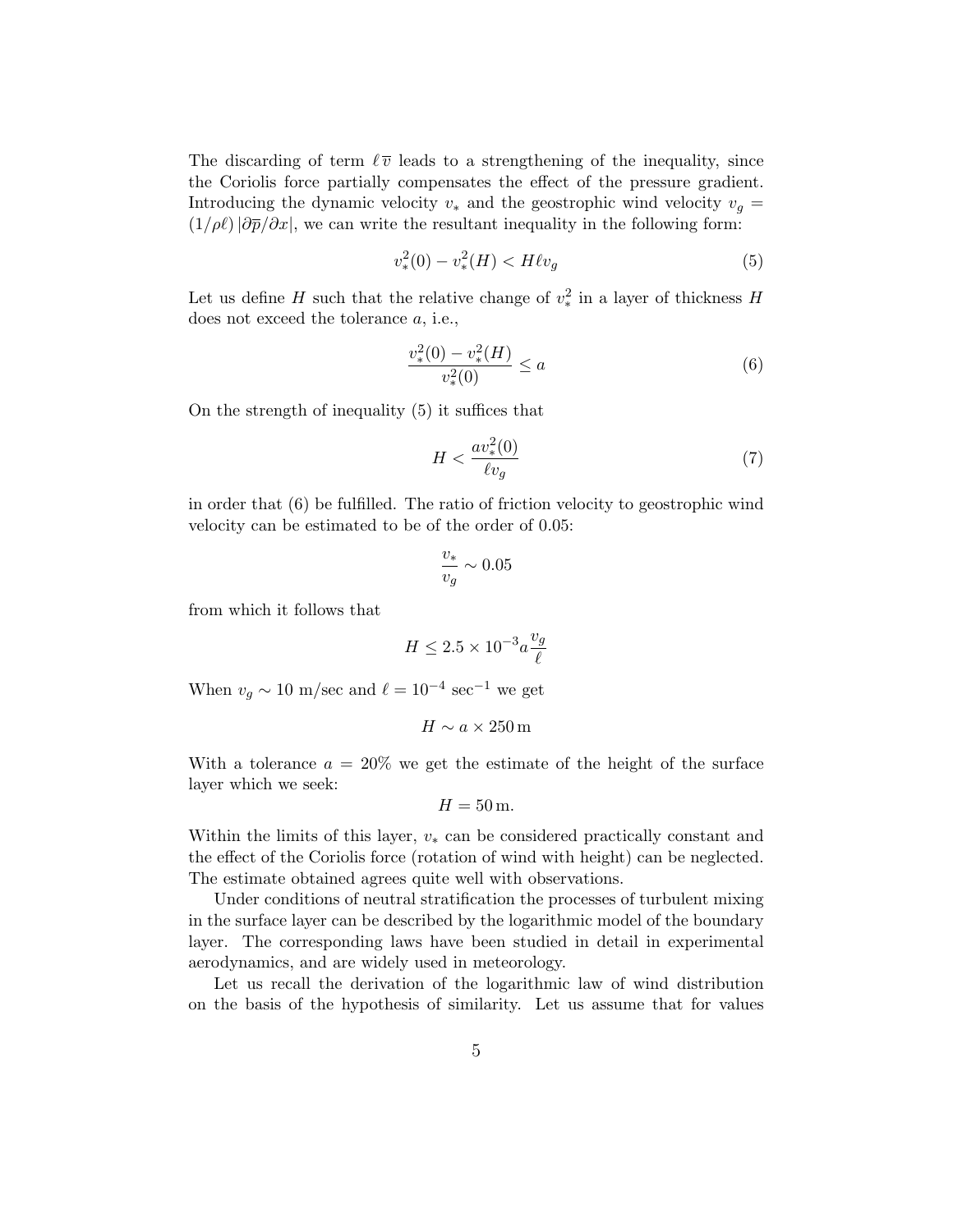of  $z \gg h_1$ , where  $h_1$  is the height of the grass (the characteristic scale of the micro-inhomogeneities of the substrate), the statistical characteristics for relative movements in a stream are invariant with respect to the similarity transformation

$$
x' = kx, \quad y' = ky, \quad z' = kz, \quad t' = kt.
$$

In these transformations the half-space  $z > 0$  transforms into itself, while the equations of motion remain unchanged. This condition is the theoretical basis for the assumed hypothesis of similitude. Let us also note that the natural scale of velocity  $v_* = \sqrt{\tau/\rho}$  remains invariant with respect to the indicated transformations. Let us examine the stationary regime and establish a ratio of the difference of the averaged velocities at two levels  $z_2$  and  $z_1$  to the dynamic velocity  $v_*$ . The corresponding non-dimensional magnitude is a function of  $z_1$ and  $z_2$  and, on the strength of the assumption of self similitude of the flow, can be a function only of the ratio  $z_2/z_1$ :

$$
\frac{\overline{v}(z_2) - \overline{v}(z_1)}{v_*} = f(z_2/z_1)
$$
\n(8)

Let us determine the form of function  $f(\zeta)$ . Evidently for all three heights  $z_3 > z_2 > z_1$ 

$$
\overline{u}(z_3) - \overline{u}(z_1) = \overline{u}(z_3) - \overline{u}(z_2) + \overline{u}(z_2) - \overline{u}(z_1)
$$
\n(9)

and along with this,

$$
\frac{z_3}{z_1} = \frac{z_3}{z_2} \frac{z_2}{z_1} \tag{10}
$$

From this it follows that function f satisfies the functional equation

$$
f(\zeta_1 \zeta_2) = f(\zeta_1) + f(\zeta_2)
$$
  
( $\zeta_1 = z_2/z_1$ ,  $\zeta_2 = z_3/z_2$ ) (11)

The logarithmic function  $f(\zeta) = C \ln \zeta$  is the only solution of this functional equation. Assuming  $C = 1/\kappa$ , we get

$$
\frac{\overline{v}(z_2) - \overline{v}(z_1)}{v_*} = -\frac{1}{\kappa} \ln \frac{z_2}{z_1}
$$
\n(12)

where  $\kappa$  is the well-known Karman constant. According to empirical data,  $\kappa \approx 0.4$ . Equation (12) can be written in the usual differential form, examining the infinitely close values  $z_2$  and  $z_1$ :

$$
\frac{\mathrm{d}\overline{v}}{\mathrm{d}z} = \frac{v_*}{\kappa z} \tag{13}
$$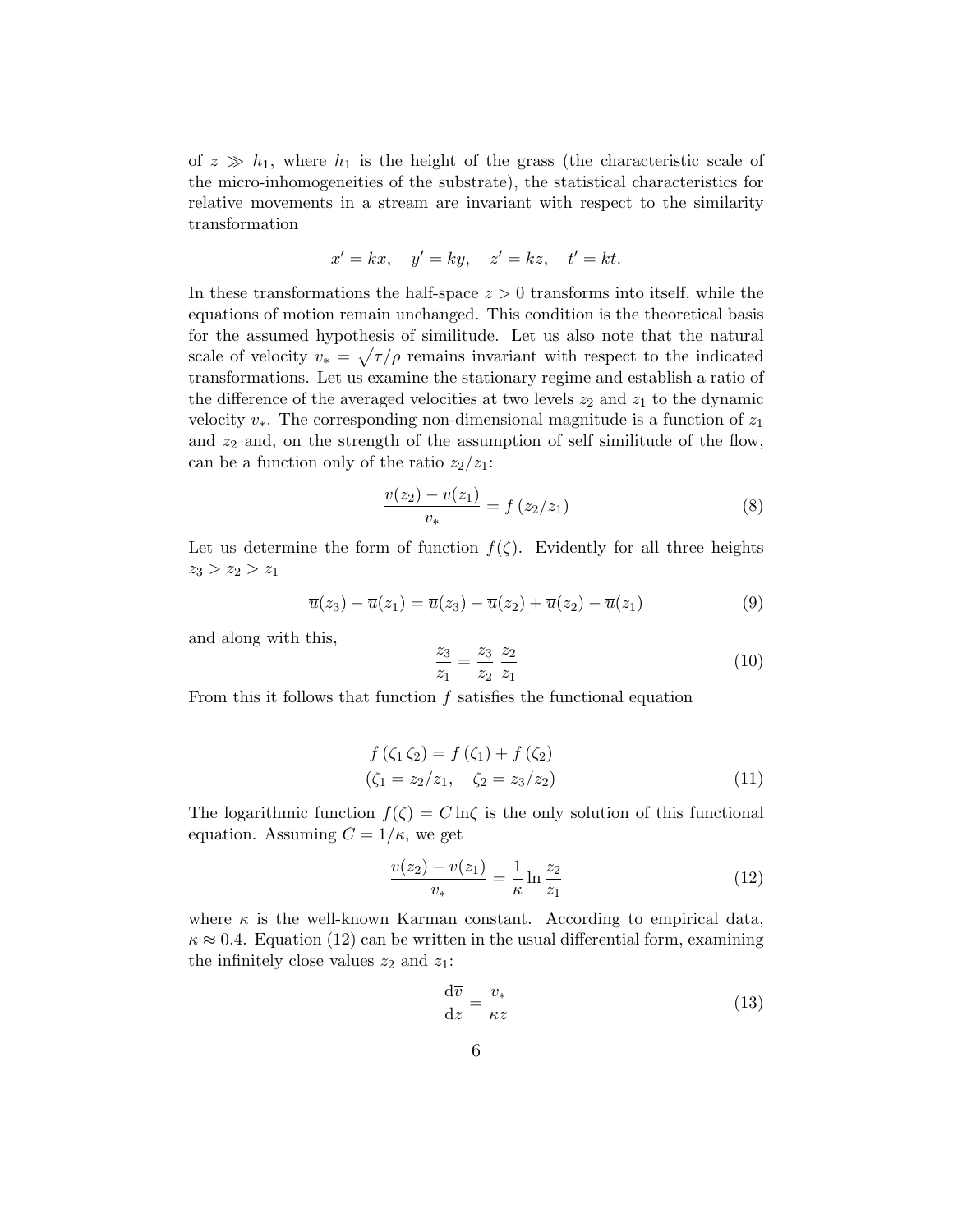Equations (12) and (13) do not contain charateristics of a particular substrate but can pertain to any substrate, if the condition  $z_1, z_2 \gg h_1$  is satisfied.<sup>1</sup> Then, too, formula (13) specifies only changes in mean wind velocity with height. The properties of the substrate must be considered in order to determine the absolute value of  $\overline{v}(z)$ .

Now let us assume that observations of wind velocity are conducted at a definite height  $H$  above some definite substrate. Let us assume that we can conduct independent measurements of the turbulent friction and, accordingly, in each individual case we can determine  $\overline{v} = \sqrt{\tau / \rho}$ . The value  $v_*$  can be determined, e.g. from thermo-anemometer meter observations of fluctuations  $u'$  and  $w'$ , or directly on the basis of measurement of the drag intensity at the earth's surface. This latter method is used in practice when studying turbulent motion in tubes. Sheppard [9] attemptod to use the dynamometer method of measuring  $\tau$  under atmospheric conditions.

A comparison of a number of observations of  $\overline{v}(H)$  and  $\tau$  allows us to determine the relationship between these magnitudes. Aerodynamic experiments teach us that with large Reynolds' nunbers and surface "roughness" the dependence of  $\tau$  on  $\overline{v}$  is of a quadratic nature, from which it follows that

$$
v_* = \gamma(H) v(H) \tag{14}
$$

where  $\gamma(H)$  is a non-dimensional coefficient which is a function of the properties of the substrate. At a fixed height H the "drag coefficient"  $\gamma(H)$  can serve as an objective characteristic of the properties of the substrate with respect to its dynamic influence on the flow. However, use of  $\gamma(H)$  has the disadvantage that a specific observation height must be selected. The dependence of  $\gamma(H)$  on the observation height H can be easily established by substituting  $\overline{v}(H) = v_*/\gamma(H)$  in formula (12). For any two heights  $H_1, H_2 >> h_1$  we will have

$$
\frac{1}{\gamma(H_2)} - \frac{1}{\gamma(H_1)} = -\frac{1}{\kappa} \ln \frac{H_2}{H_1}
$$
\n(15)

From (15) it follows that, in particular,  $\gamma(H)$  decreases with height. Taking the antilogarithms and combining the magnitides which contain  $H_1$  and  $H_2$ respectively, we get

$$
H_1 e^{-\kappa/\gamma(H_1)} = H_2 e^{-\kappa/\gamma(H_2)} = h_o \tag{16}
$$

i.e., a magnitude which is not a function of height. Thus the magnitude  $h_o$ , which has length, is determined only by the properties of the substrate; it is

<sup>&</sup>lt;sup>1</sup>Determination of the values of height z in formula (13) involves a certain arbitrariness in the choice of the starting point for the computation (within the limits of the height of the grass  $h_1$ ). However, when  $z \gg h_1$ , this indefiniteness is of no importance.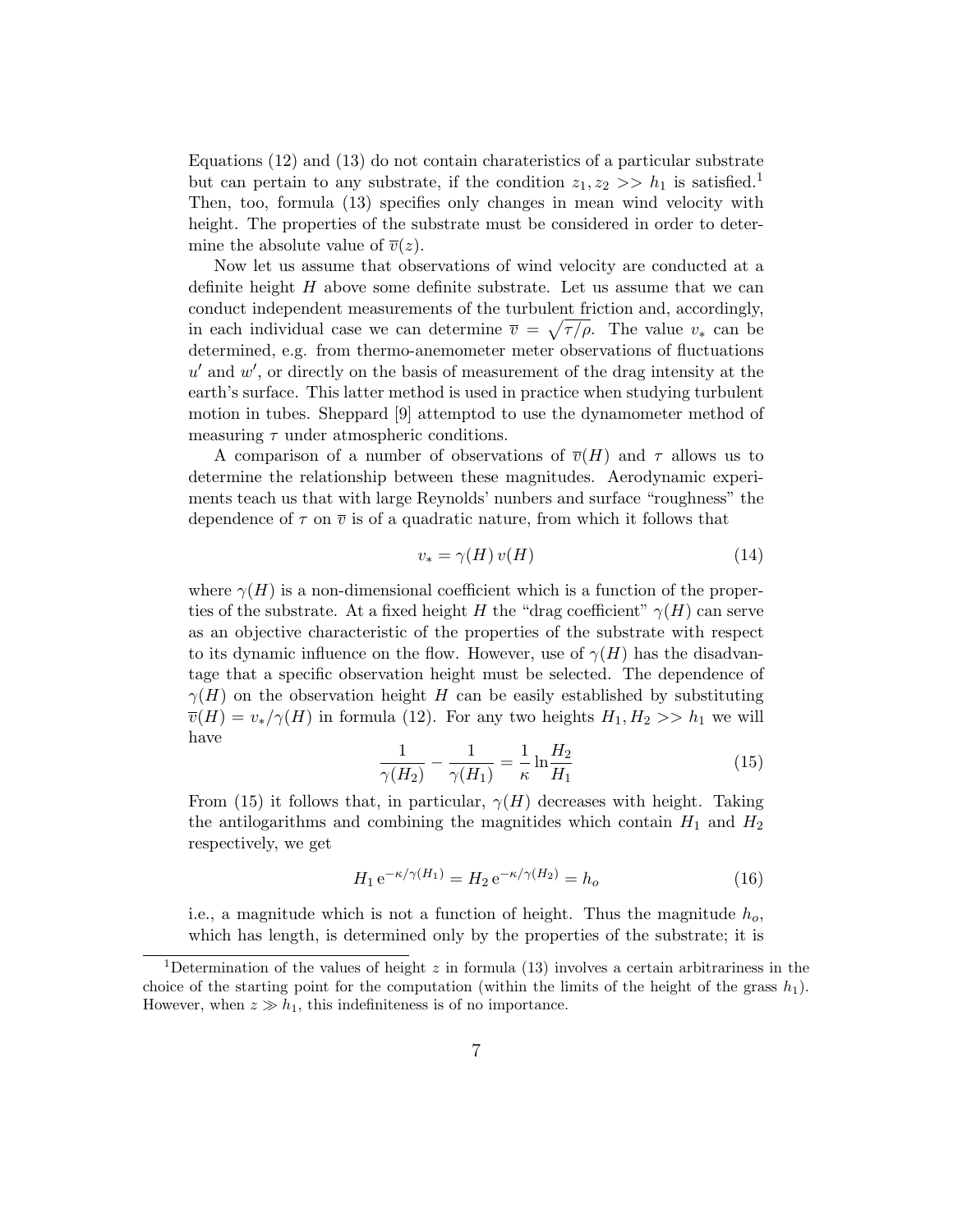called "dynamic roughess". Let us express the drag coefficient  $\gamma(z)$  in terms of  $h_o$ :

$$
\gamma(z) = \frac{\kappa}{\ln \frac{z}{h_o}}\tag{17}
$$

whence on the basis of (14) we get the desired wind velocity distribution:

$$
v(z) = \frac{v_*}{\kappa} \ln \frac{z}{h_o} \tag{18}
$$

The method given above for introducing the concept of roughness of the substrate has the advantage that it depends exclusively on the properties of the flow at rather great heights, where there are sufficient grounds for using the universal laws of developed turbulence. In most cases, however, we have no means for making direct measurements of  $\tau$  (and, accordingly,  $\gamma(H)$ ), and in this regard, when making practical determinations of the characteristics of dynamic roughness, we must use the properties of the wind profile which can be determined directly from observations. When dealing with a mature vegetation cover, additional difficulties arise in connection with choosing the reference height for specifying z. A number of authors (Paeschke [10] Konstantinov [11]) recommend the use of a certain arbitrary level  $z<sub>1</sub>$  for the start of height computations; this level lies between the soil and the top of the grass  $h_1$ . This level can be called the height of the displacement layer.

The concept of "displacement height"  $z_1$  can be introduced into the general system as follows. Equation (13) describes an asymptotic relationship valid when  $z \gg h_1$ , and in this region it is insensitive to slight changes in the reference point of z (within the limits of the grass height $h_1$ ). Let us now examine the range of values of z which, although they exceed  $h_1$ , are neverthe less comparable with it, so the ratio  $h_1/z$  can be treated as a first-order value. To be specific, we will compute  $z$  from ground level. In this case, a numerical correction factor  $f(h_1/z)$  should be introduced into formula (13); this describes the deviation from the automodular regime, connected with the direct effect of the grass:

$$
\frac{\mathrm{d}\overline{v}}{\mathrm{d}z} = \frac{v_*}{\kappa z} f\left(\frac{h_1}{z}\right) \tag{19}
$$

Evidently, when  $z \to \infty$ , formula (19) should convert into (13), from which it follows that  $f(0) = 1$ . Expanding function f in series, we get

$$
\frac{\mathrm{d}\overline{v}}{\mathrm{d}z} = \frac{v_*}{\kappa z} \left[ 1 + \alpha (h_1/z) + \beta (h_1/z)^2 + \dots \right] \tag{20}
$$

Let us now introduce a new starting point for computations of  $z$ , assuming  $z = z' + z_1$ , where z' is comparable with  $h_1$ , and rewrite the equation with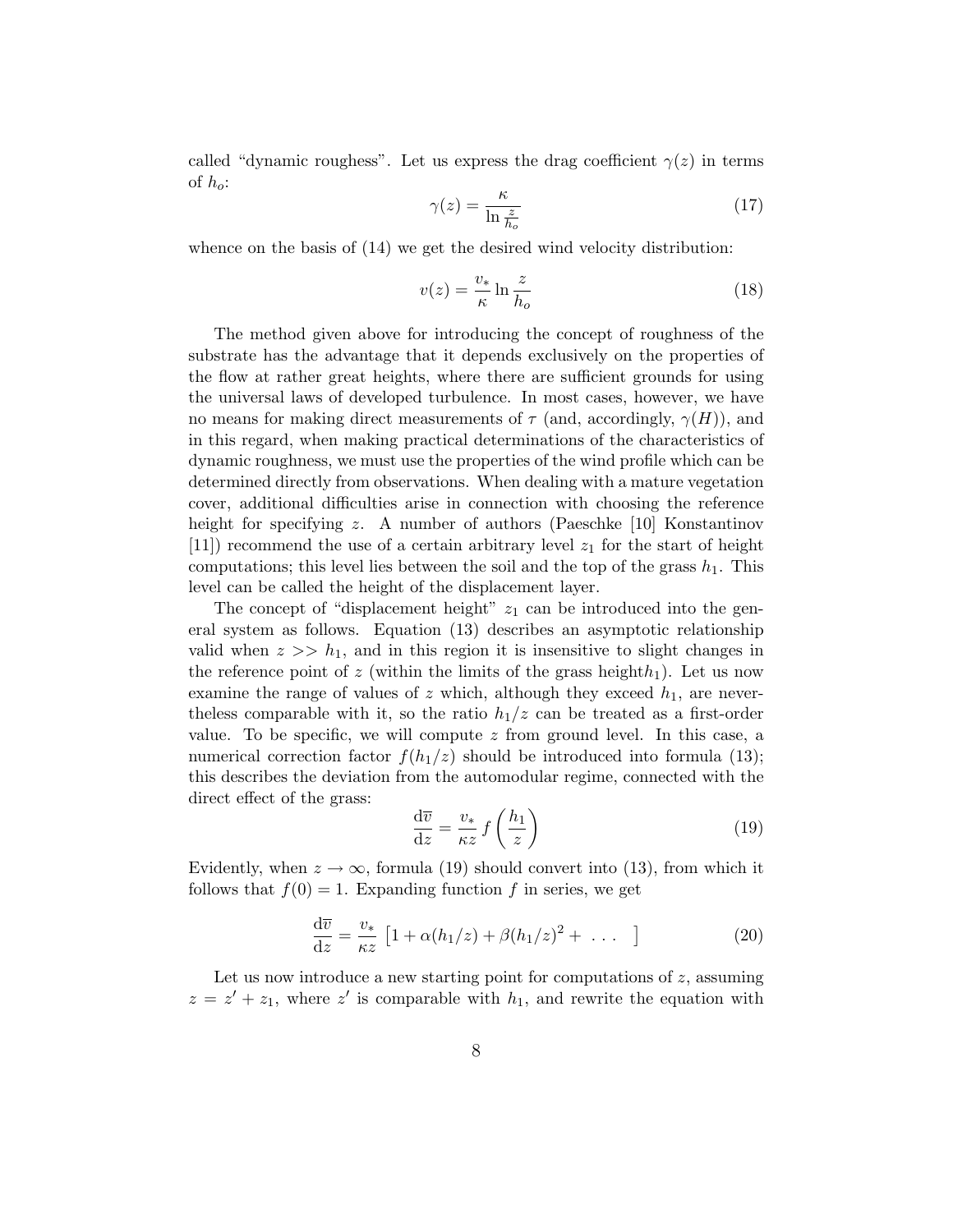respect to the new variable:

$$
\frac{\mathrm{d}\,\overline{v}}{\mathrm{d}z'} = \frac{v_*}{\kappa z'} \left[ 1 + \left( \alpha - \frac{z_1}{h_1} \right) (h_1/z') + \beta'(h_1/z')^2 + \dots \right] \tag{21}
$$

Let us select  $z_1$  such that in equation (21) the first-order term reverts to zero. With a corresponding choice of  $z_1$  with an accuracy up to the second-order terms, we get

$$
\frac{\mathrm{d}\,\overline{v}}{\mathrm{d}z} = \frac{v_*}{\kappa(z - z_1)}\tag{22}
$$

Thus, the height of the displacement layer can be defined as the height of some arbitrary level of computation, using which we get the best approximation of the wind profile by the logarithmic law in a layer situated above the grass layer. Let us note that the physical determination given above of dynamic roughness  $h_o$  is insensitive to a substitution of  $z - z_1$  for z (Since  $H >> h_1$ ); however, in the final formula for the wind velocity profile we should calculate the height from the level of the displacement layer, i.e., replace z by  $z - z_1$ :

$$
\overline{v}(z) = \frac{v_*}{\kappa} \ln \frac{z - z_1}{h_o} \tag{23}
$$

The characteristics of the substrate,  $z_1$  and  $h_o$  can be determined empirically on the basis of measurements of wind profile in the layer above the grass level, under conditions close to equilibrium. To increase the computational accuracy we should use data averaged for a group of analogous cases.

Let us use, as an example, values of  $z_1$  and  $h_o$  according to Paeschke's work [10] (table 1):

Table 1 Characteristics of the substrate

|                       | $z_1$ , cm | $h_o$ , cm |
|-----------------------|------------|------------|
| Snow surface          |            | 0.5        |
| Airport               | 10         | 2.5        |
| Sugar beet plantation | 45         | 6.6        |
| Wheat field           | 130        | 5          |

Some data on the question of choosing the initial level  $z_1$  can be found in an article by A. R. Konstantinov [11]. It is worth noting that the dynamic roughness of a wheat field is less than that of a sugar beet plantation, although the grass is three times higher in the first case. In the case of a low grass stand (steppe) the value of  $z_1$  does not play an essential role, and when computing  $h_0$  and  $v_*$  from observations made at heights of more than 1 meter, we can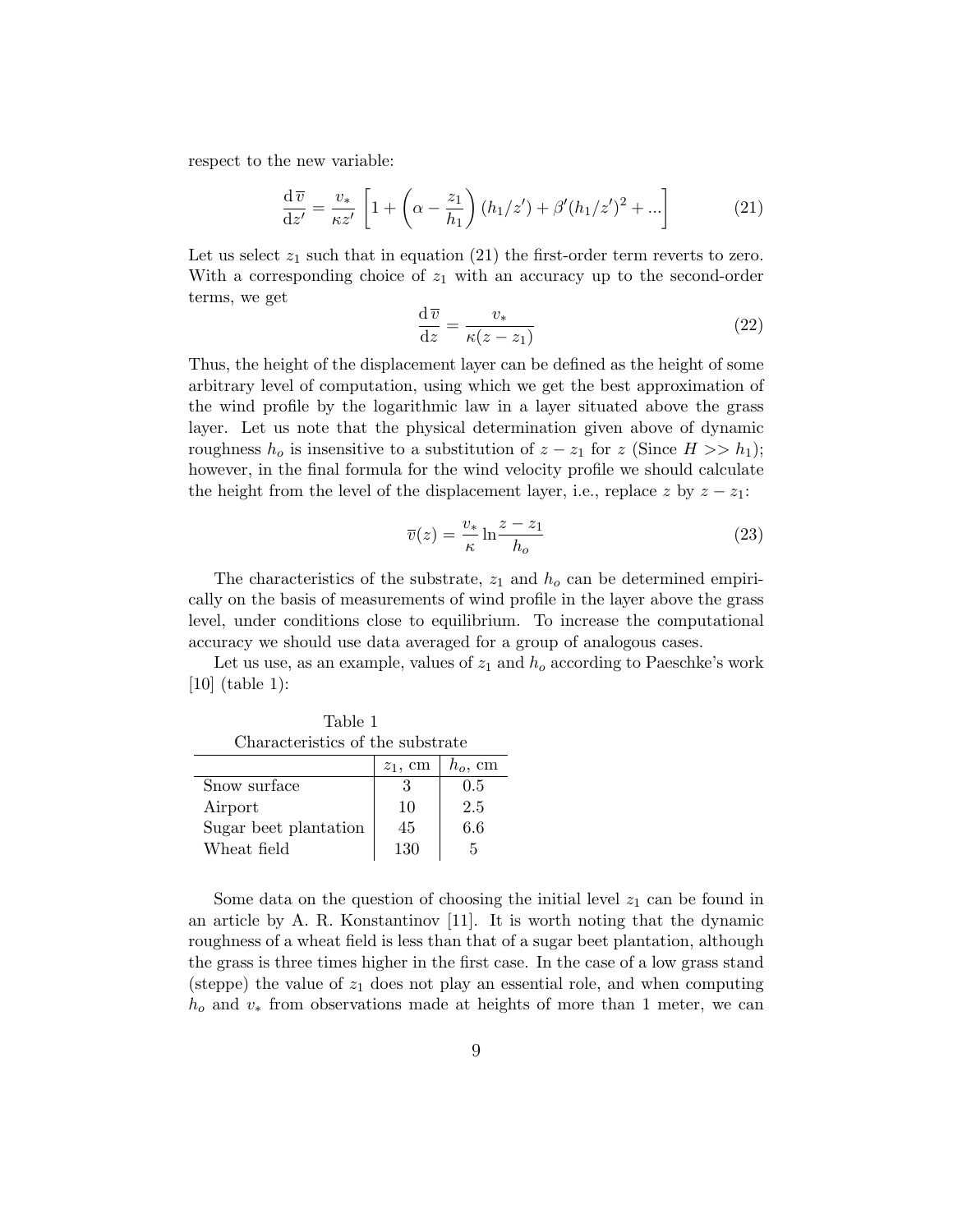consider formally that  $z_1 = 0$ , i.e., we can compute the height directly from the ground.

In further sections of this work, when considering the effects of stratification, we will assume that height is calculated from some arbitrary level ("the displacement layer"), not specifically mentioned, while the dynamic roughness length  $h_o$  will be computed by some given characteristic of the substrate which is independent of meteorological conditions.

### 2 Basic characteristics of the turbulent regime in a medium with non-uniform temperature

One of the most important practical characteristics of the turbulent regime in the surface layer of the atmosphere is the vertical turbulent heat flux:

$$
q = c_p \rho \ \overline{w'T'} \tag{24}
$$

where  $c_p$  is the specific heat of the air at constant pressure,  $\rho$  is density,  $w'$  and  $T'$  are, respectively, the fluctuations of the vertical wind velocity component and of temperature, caused by the turbulence 'elements' passing a given point, and the bar indicates averaging. The magnitude of  $q$  is the average amount of heat carried by turbulent fluctuations across a unit area per unit time. We have sufficient grounds for considering that for all intents and purposes the turbulent heat flux  $q$  in the surface layer under stationary conditions is not a function of height<sup>2</sup>. Instead of q we may use the "temperature flux"

$$
\frac{q}{c_p \rho} = \overline{w'T'}
$$
\n(25)

The magnitude of the turbulent heat flux  $q$  can be determined directly experimentally, on the basis of electronic measurements of the fluctuations of temperature  $T'$  and of the vertical wind velocity  $w'$ . Modern technology has shown that such measurements are possible, in principle [12, 13]. Nevertheless, in practice one must still use indirect methods to determine  $q$ , based on simpler gradient methods. To interpret these measurements correctly, one must investigate the connection between the characteristics of turbulence q and  $v_*$ 

<sup>&</sup>lt;sup>2</sup>Here we are digressing from an examination of radiational energy fluxes. Strictly speaking, the total flux  $q + q_1$  is not a function of height; here  $q_1$  is the radiation flux. Then, too, in the surface layer, changes in the radiation flux  $q_1$  can hardly be considered essential. This question, however should be the subject of special investigations.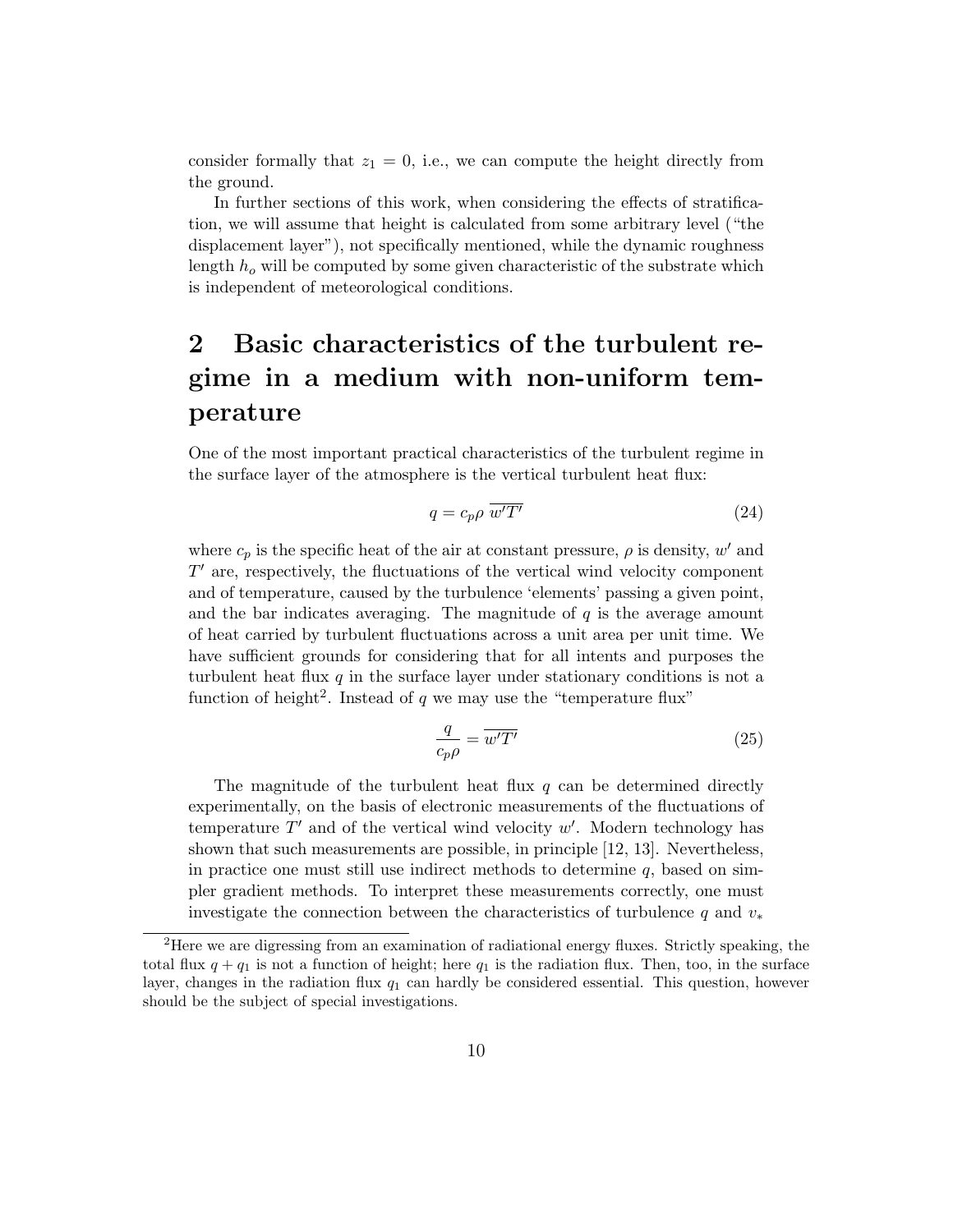and the distribution of mean wind speed and temperature. When solving this problem we will follow the methods of the theory of similitude and attempt to establish a system with a minimum number of parameters which describe the turbulent regime in an inhomogeneous temperature medium.

The inhomogeneities of the temperature field, being of a systematic nature (change of mean temperature with height), exert a definite influence on the general turbulent regime (the effect of Archimedian forces). Provided that the temperature fluctuations are slight compared with the mean temperature of the layer  $T<sub>o</sub>$ , the equations for the dynamics of an inhomogeneous temperature medium can be written in the following form:

$$
\frac{du}{dt} = -\frac{1}{\rho} \frac{\partial p_1}{\partial x}
$$
  
\n
$$
\frac{dv}{dt} = -\frac{1}{\rho} \frac{\partial p_1}{\partial y}
$$
  
\n
$$
\frac{dw}{dt} = -\frac{1}{\rho} \frac{\partial p_1}{\partial z} + \frac{g}{T_o} T_1
$$
  
\n
$$
\frac{\partial u}{\partial x} + \frac{\partial v}{\partial y} + \frac{\partial w}{\partial z} = 0
$$
  
\n
$$
\frac{dT_1}{dt} = 0
$$
 (26)

In this system  $p_1$  and  $T_1$  indicate deviations from the standard values.

The simplifications made when deriving the system of equations are: neglect of the Coriolis force and the radiation influx of heat, and also the linearization of the standard statistical distribution of pressure and temperature. This latter indicates that change in density due to pressure changes are neglected, and it assumes that the deviation of density and temperature from the standard values are proportional (L. D. Landau and E.M. Lifshitz [14, chapter 5]). These simplifications, used in the convection theory, allow us to describe the Archimedean force by the term  $(g/T<sub>o</sub>) T<sub>1</sub>$ . Thus, the equation contains a dimensional constant  $g/T<sub>o</sub>$ , which we should consider in the future when establishing the criteria of similitude.

Let us note that we cannot linearize the equations of velocity variations, since in this case turbulence would be lost. In addition, in the equations, the terms containing viscosity and heat conductivity would be omitted<sup>3</sup>. It is natural to assume that changes in mean velocity and temperature with

<sup>&</sup>lt;sup>3</sup>Under conditions of a developed turbulent regime, these terms must be considered only when investigating the very fine details of the microstructure of the wind and temperature fields. The vertical transport of momentum and heat is caused by the inhomogeneities of some "mean scale", for which the direct influence of viscosity and heat conductivity are rather slight.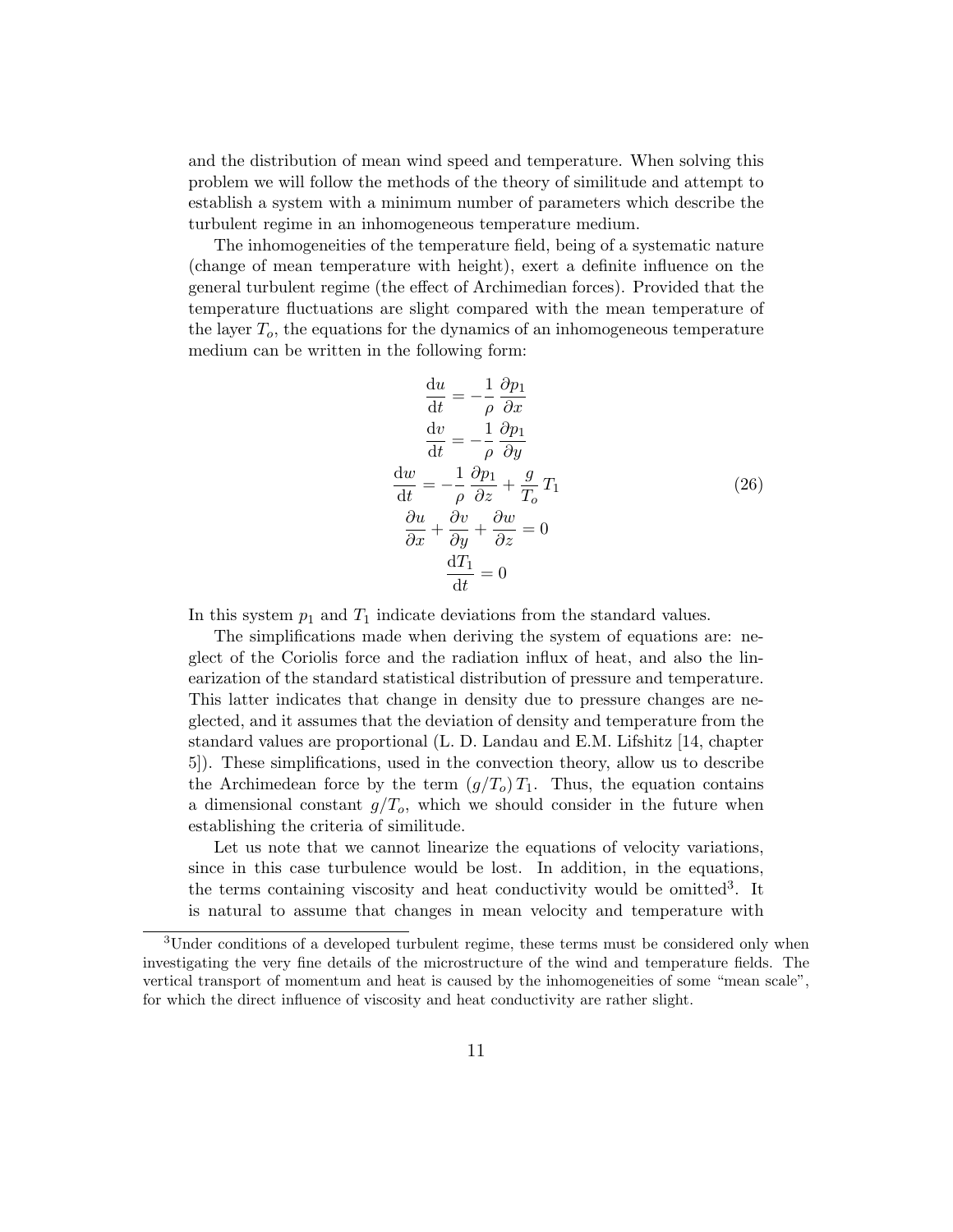height can be expressed by coordinate z, parameter  $g/T<sub>o</sub>$ , and the "external parameters"  $v_*$  and q while the corresponding equations can be written in non-dimensional form, since they do not contain other dimensional constants. This proposition is the basic hypothesis of the theory of similitude, formulated in the first section of the present work, generalized for the case of a medium with a non-uniform temperature.

The similarity hypothesis which we have adopted agrees with equations (26) and is equivalant to the proposition that the sytem of equations (26) together with the conditions

$$
\overline{w'T'} = \frac{q}{c_p \rho} = \text{const}
$$
\n
$$
-\overline{\rho u' w'} = \tau = \text{const}
$$
\n(27)

are an analogue of the boundary conditions and define the statistical characteristics of the turbulent regime unequivocally. Thus, the three parameters  $g/T_o$ ,  $v_*$  and  $q/c_p \rho$  can be considered the definitive characteristics of the turbulence of the surface layer (in the layer above the top of the grass). From these parameters we can establish unequivocally (with an accuracy of the numerical coefficients) the scale of length L and temperature  $T_*$ , which can be written in the following form:

$$
L = -\frac{v_*^3}{\kappa \frac{g}{T_o} \frac{q}{c_p \rho}}, \qquad T_* = -\frac{1}{\kappa u_*} \frac{q}{c_p \rho} \tag{28}
$$

It is natural to use dynamic velocity  $v_*$  as the characteristic velocity scale. The minus sign and the Karman constant  $\kappa$  are introduced for the sake of convenience. The signs of L and  $T_*$  are determined by the nature or the stratification. With stable stratification the turbulent heat flux is directed downward,  $q < 0$ , and correspondingly  $L > 0$  and  $T_* > 0$ . With unstable stratification on the other hand,  $q > 0$ ,  $L < 0$  and  $T_* < 0$ . Thus, we must visualize two qualitatively different regimes, corresponding to the cases  $q < 0$ and  $q > 0$ . These regimes should unite as conditions of neutral stratification  $(q = 0)$  are approached.

Let us examine the non-dimensional magnitudes  $\left(\frac{\kappa z}{n}\right)$ v∗  $d\overline{v}$  $\frac{\mathrm{d}\overline{v}}{\mathrm{d}z}$  and  $\left(\frac{z}{T}\right)$  $T_*$  $dT$  $\frac{\mathrm{d}\overline{T}}{\mathrm{d}z}$ (from now on, the bar which indicates averaging will be omitted). These nondimensional characteristics of the averaged field of velocities and temperatures should be definite functions of the "external parameters" and of coordinate z. The only non-dimensional combination which we can make from  $q/c_p \rho$ ,  $v_*$ ,  $g/T<sub>o</sub>$  and z is  $z/L$ , from which it follows that

$$
\frac{\kappa z}{v_*} \frac{\mathrm{d}v}{\mathrm{d}z} = \varphi_1 \left(\frac{z}{L}\right) \tag{29}
$$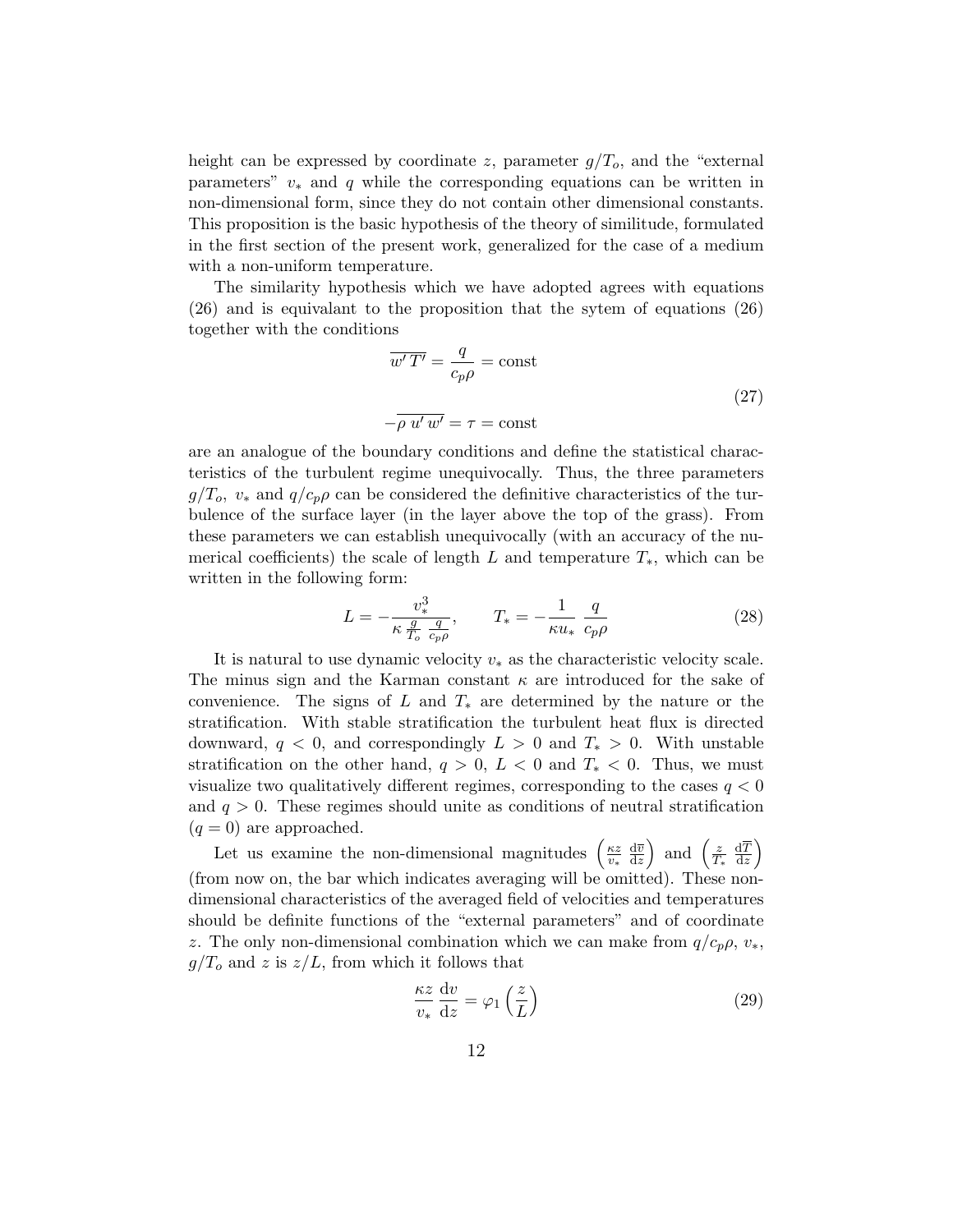$$
\frac{z}{T_*} \frac{dT}{dz} = \varphi_2 \left(\frac{z}{L}\right) \tag{30}
$$

or

$$
\frac{\mathrm{d}v}{\mathrm{d}z} = \frac{v_*}{\kappa z} \varphi_1\left(\frac{z}{L}\right) \tag{29'}
$$

and

$$
\frac{\mathrm{d}T}{\mathrm{d}z} = \frac{T_*}{z} \varphi_2\left(\frac{z}{L}\right) \tag{30'}
$$

where  $T_*$  and  $L$  are determined by formula (28).

Let us introduce the concept of the austausch coefficient. Let us assume formally that

$$
\tau = \rho K \frac{dv}{dz}
$$
  

$$
q = -c_p \rho K_T \frac{dT}{dz}
$$
 (31)

and call the dynamic austausch coefficient and the coefficient of turbulent heat conductivity K and  $K_T$  respectively. Introducing the magnitudes  $v_* = \sqrt{\tau/\rho}$ and  $T_* = -\frac{1}{\kappa v}$ κv∗ q  $\frac{q}{c_{p\rho}}$  in place of  $\tau$  and  $q$ , and using equations (29) aid (30), we get

$$
K = \frac{\kappa v_* z}{\varphi_1(\frac{z}{L})}, \qquad K_T = \frac{\kappa v_* z}{\varphi_2(\frac{z}{L})}
$$
(32)

Now let us examine the hypothesis, shared by a majority of meteorologists, that within the limits of meteorological observations we can consider that  $K = K_T^4$  from which it follows that

$$
\varphi_1\left(\frac{z}{L}\right) = \varphi_2\left(\frac{z}{L}\right) = \varphi\left(\frac{z}{L}\right) \tag{33}
$$

The similitude of the temperature and wind profiles follows directly from the accepted hypothesis that  $K = K_T$ . Dividing (30) by (29) we get

$$
\frac{\mathrm{d}T}{\mathrm{d}v} = -\frac{q}{c_p \tau} = \frac{\kappa T_*}{v_*} \tag{34}
$$

<sup>&</sup>lt;sup>4</sup>Generally speaking  $K > K_T$  since the effect of pressure fluctuations, as well as mixing can be expressed in a momentum exchange. However, as of now we have no convincing evidence that this difference is essential. The theory developed in the present work can be generalized for the case  $K/K_T = a \neq 1^*$  if we replace T by  $T/a$  in all instances.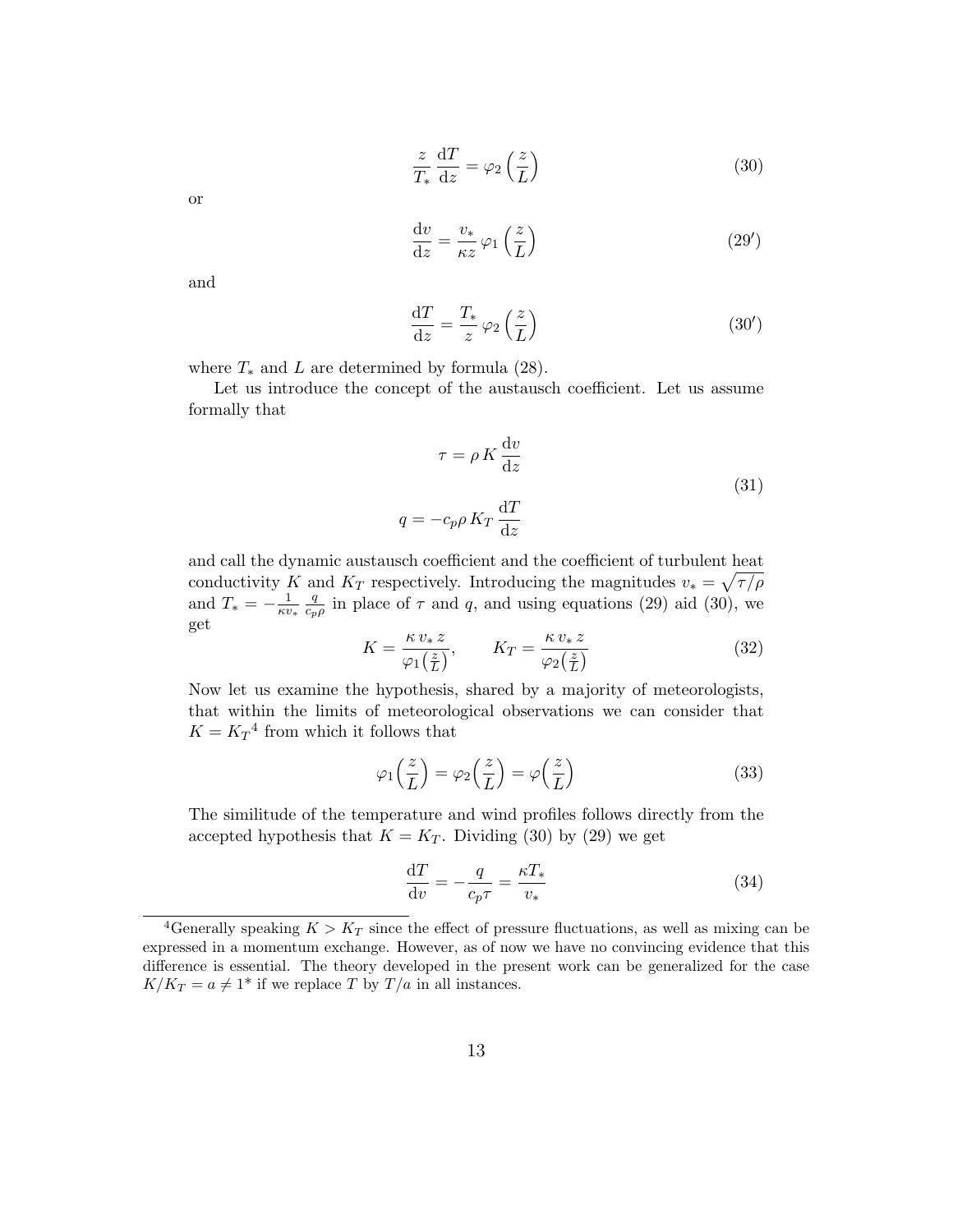and, accordingly, for any heights  $H_1$  and  $H_2$ 

$$
T(H_2) - T(H_1) = \frac{\kappa T_*}{v_*} \left[ \overline{v}(H_2) - \overline{v}(H_1) \right]
$$
 (35)

Thus, the ratio of the difference of mean temperature at two levels  $H_1$  and  $H_2$  to the difference in velocities at the same heights does not depend on the choice of heights  $H_1$  and  $H_2$ , but is determined entirely by external conditions - the ratio of the turbulent heat flux q to the turbulent drag resistance  $\tau$ .

Let us now show that the non-dimensional factor  $\varphi(z/L)$ , where  $L =$  $-v^3_{\ast}/\left(\kappa \frac{g}{T_c}\right)$  $\overline{T_o}$ q  $\frac{q}{c_p\rho}$ , is directly connected with the Richardson number at any given level. Substituting the values  $dv/dz$  and  $dT/dz$ , determined from formulas (29) and  $(30)$ , in the expression for the Richardson number<sup>5</sup>

$$
Ri = -\frac{g}{T_o} \frac{\left(\frac{\mathrm{d}T}{\mathrm{d}z}\right)}{\left(\frac{\mathrm{d}v}{\mathrm{d}z}\right)^2} \tag{36}
$$

we get

$$
Ri = -\frac{g\kappa^2}{T_o} \frac{T_* z}{v_*^2 \varphi(\frac{z}{L})}
$$
\n(37)

or, using the definition of the scale of  $L$  by  $(28)$ 

$$
Ri = \frac{z}{L} \times \frac{1}{\varphi\left(\frac{z}{L}\right)}\tag{38}
$$

from which it follows that the dependence of the Richardson number on height is defined by a single parameter—the scale L.

Comparing formula (32) for the austausch coefficient with the expression for the Richardson number, we get an important relationship between the austausch coefficient, the scale L and the Richardson number:

$$
K = \kappa v_* L \, Ri \tag{39}
$$

Let us explain the physical the meaning of the  $L$  scale. Under any conditions of stratification we have

$$
\frac{\mathrm{d}v}{\mathrm{d}z} = \frac{v_*}{\kappa z} \varphi\left(\frac{z}{L}\right) \tag{40}
$$

<sup>&</sup>lt;sup>5</sup>It follows that T should indicate potential temperature, since T does not change with vertical shifts of the turbulent elements (the state of the latter can be considered adiabatic). In the surface layer the numerical values of potential and molecular temperature are very close. With the large temperature gradients usually observed in the surface layer, the difference between the gradients of potential and molecular temperature are inconsequential; however, in states close to isothermy, this difference is significant.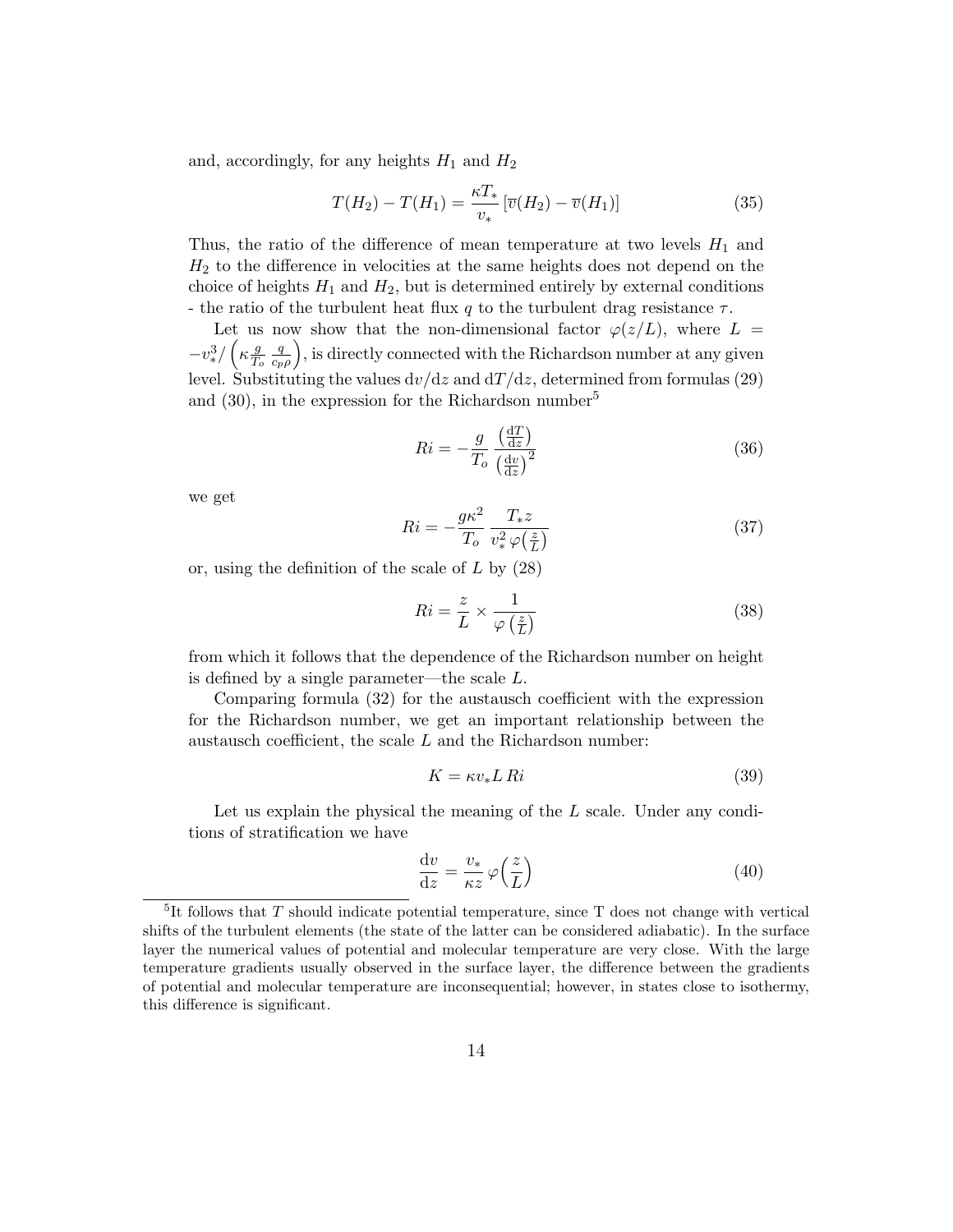Let us fix the value  $z$  and decrease magnitude  $q$  indefinitely, approaching the conditions of neutral stratification, which correspond to infinite growth of the scale  $L$  (with respect to absolute magnitude). Obviously, within this range, we should obtain formula (22), from which it follows that

$$
\varphi(0)=1
$$

Under given external conditions characterized by magnitudes  $v_*$  and q, and the corresponding magnitude of  $L$ , in the range of values of  $z$  which are quite small compared to L,  $\varphi(z/L)$  will be quite close to unity. This indicates that austausch conditions with  $z \ll L$  differ little from austausch conditions in a neutrally stratified atmosphere and, accordingly, turbulence is caused mainly by purely dynamic factors. Thus, the scale  $L$ , first introduced by Obukbov [7], is an important physical characteristic of the state of the surface layer and can be called the height of the sub-layer of dynamic turbulence. On the strength of the fact that  $\varphi(0) = 1$  and formula (38), when  $z \to 0$ , we get

$$
\frac{1}{L} = \left(\frac{\partial \text{Ri}}{\partial z}\right)_{z=0} \tag{41}
$$

This formula can serve as the basis for determining the scale L from empirical data (from the wind and temperature profiles).

The function  $\varphi(z/L)$  should, in the general case, be determined from the aggregate of empirical data. It should be noted that the data available at present are insufficient to determine function  $\varphi$  reliably in a sufficiently wide range of changes of the argument  $z/L$ . However, a number of important problems can be solved for the case  $z/L < 1$ , where we can limit ourselves to the first terms of function  $\varphi$  expanded in series. This case requires special examination.

### 3 Determination of the turbulent characteristics from data on gradient measurements

In the case  $|z/L|$  < 1 we can limit ourselves to the first terms of the function  $\varphi(z/L)$  expanded in a power series, and write

$$
\varphi = 1 + \beta \frac{z}{L} \tag{42}
$$

where  $\beta$  is some universal constant which can be determined on the basis of empirical data. From formulas (29), (30) and (42), by integrating with respect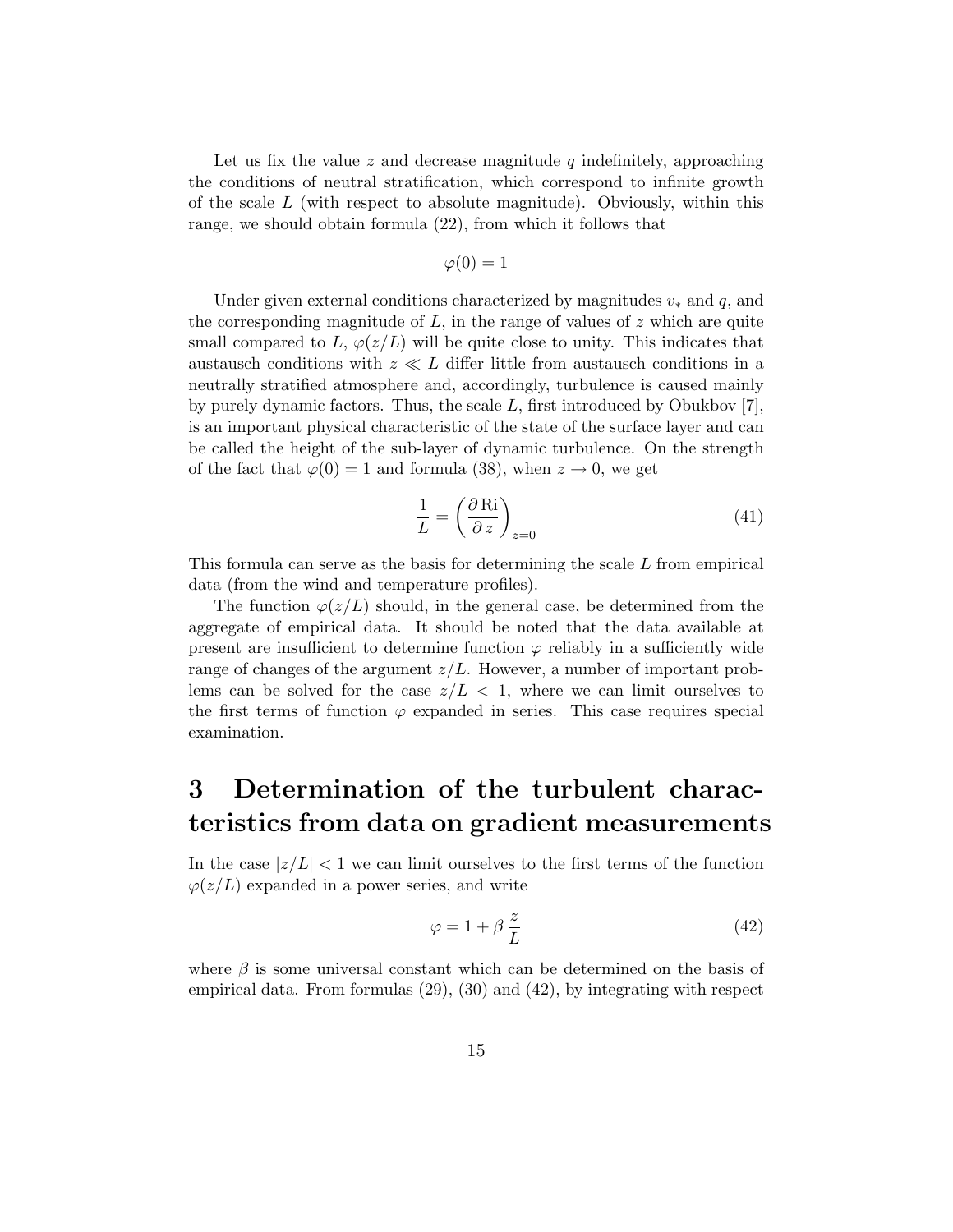to z, we get

$$
v(z) = \frac{v_*}{\kappa} \left[ \ln \frac{z}{h_o} + \beta \frac{z}{L} \right]
$$
  

$$
T(z) - T(h_o) = T_* \left[ \ln \frac{z}{h_o} + \beta \frac{z}{L} \right]
$$
 (43)

Here we have replaced the term  $\beta[(z-h<sub>o</sub>)/L]$  by  $\beta(z/L)$ , with the intention of using formula (43) only when  $z \gg h_o$ .

Let us note that analogous formulas can be used to describe the profiles of the concentration of any passive substance in the surface layer of the atmosphere. For example, with a stationary turbulent regime with no phase transformation of the humidity in the atmosphere, the vertical moisture flux ("rate of evaporation")  $E = \rho w' Q'$  (Q is specific humidity) can be considered independent of height and, analogously to (30), we can set

$$
\frac{\mathrm{d}Q}{\mathrm{d}z} = \frac{q_*}{z} \varphi\left(\frac{z}{L}\right), \qquad Q_* = -\frac{1}{\kappa v_*} \frac{E}{\rho},\tag{44}
$$

whence

$$
Q(z) - Q(h_o) = Q \left[ \ln \frac{z}{h_o} + \beta \frac{z}{L} \right]
$$
 (45)

Finally, the expression for the. austausch coefficient  $K = \kappa v_* L$  Ri, following equation (38) and using the approximation (42), becomes

$$
K(z) = \frac{\kappa v_* z}{1 + \beta \frac{z}{L}}\tag{46}
$$

With neutral stratification  $(|L| = \infty)$  we get, from (43), the usual logarithmic formulas for wind and temperature distribution with height. Non-neutral stratification is described in (43) by the component  $\beta(z/L)$  and leads to a systematic deviation from the logarithmic law. With unstable stratification  $(L < 0)$ , intense turbulent mixing leads to equalization of wind velocity in different layers of the atmosphere, so that the wind velocity should increase with height more slowly than in the case of neutral stratification, i.e.,  $\beta(z/L)$ should be less than zero. Accordingly,  $\beta > 0$ .

Formulas (43) for  $v(z)$  and  $T(z)$  are in good qualitative (and, with correct selection of the parameters, also quantitative) agreement with the observed profiles of wind velocity and temperature in the surface layer. Actual measurements confirm the presence and nature of regular deviations of the logarithmic law in the wind and temperature distribution with height, indicated by formulas (43). This can be seen, e.g., from the data of Table 2, which shows wind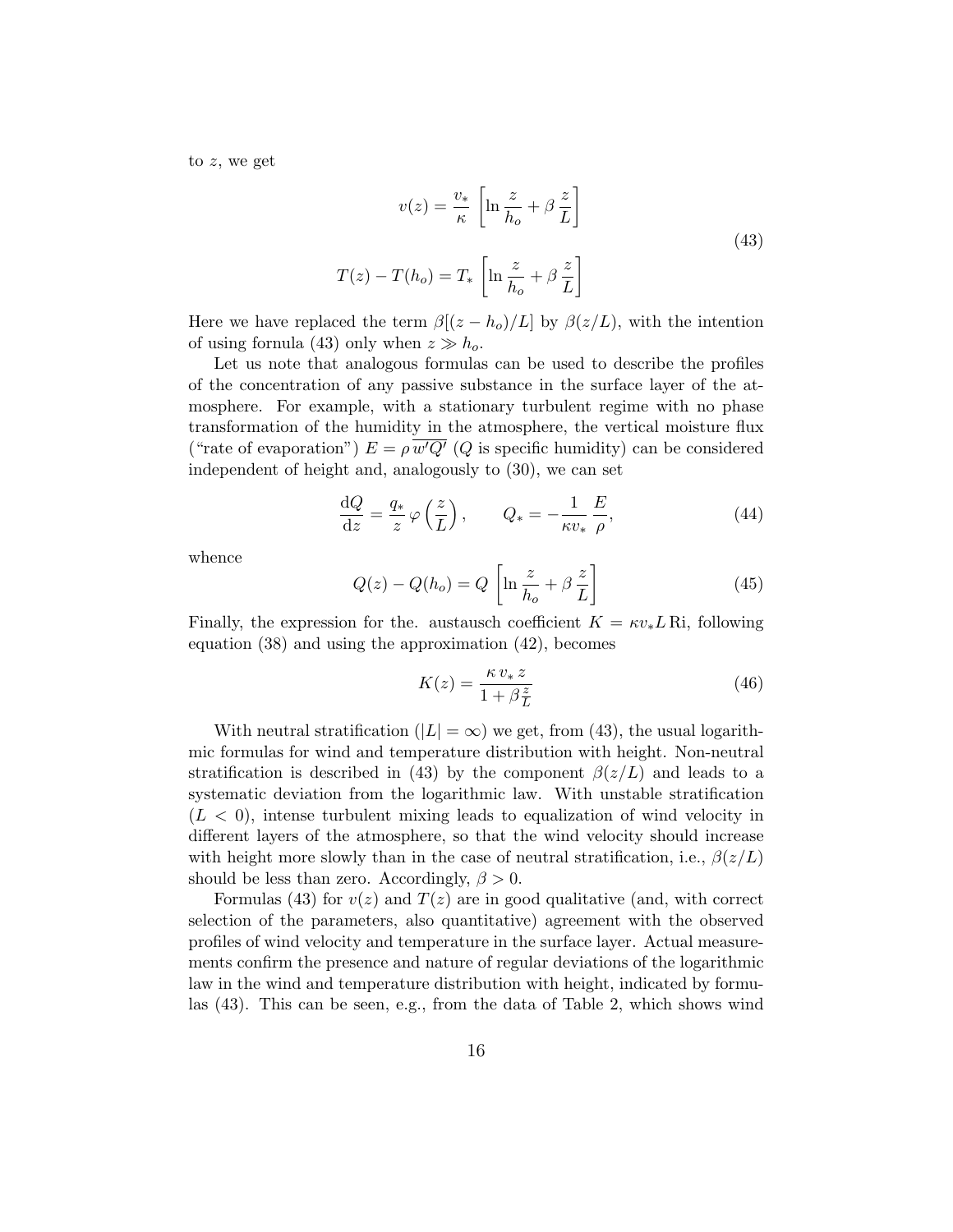

Figure 1: Nature of the wind and temperature profiles

profiles averaged by groups with an identical stability parameter  $S = \frac{g}{T}$  $\overline{T_o}$  $\Delta T$  $v^2$ (taken from data of the Main Geophysical Observatory expedition of 1945 [15], 1947 [16] and 1950 [17] and the expedition of the Geophysical Institute of the Academy of Sciences of the USSR in 1951 [18]. The form of profiles  $v(z)$  and  $T(z)$ , in agreement with formulas (43), is given in Figure 1. Figures 2 and 3 give the averaged profiles of wind velocity and temperature obtained by the 1951 expedition of the Geophysical Institute of the Academy of Sciences of the USSR.<sup>6</sup>

Halstead (19) proposed that the influence of stratification be computed by introducing correction factors into the logarithmic formulae, analogous to (43), but without analyzing the coefficients from the point of view of the theory of similitude.

Approximating the measured wind and temperature profiles by formulas

<sup>6</sup>The straight dashed lines in figures 1, 2 and 3 correspond to the logarithmic profile. The numbers -1, -2, . . . +3 correspond to the identification number of the group of profiles in Table 2.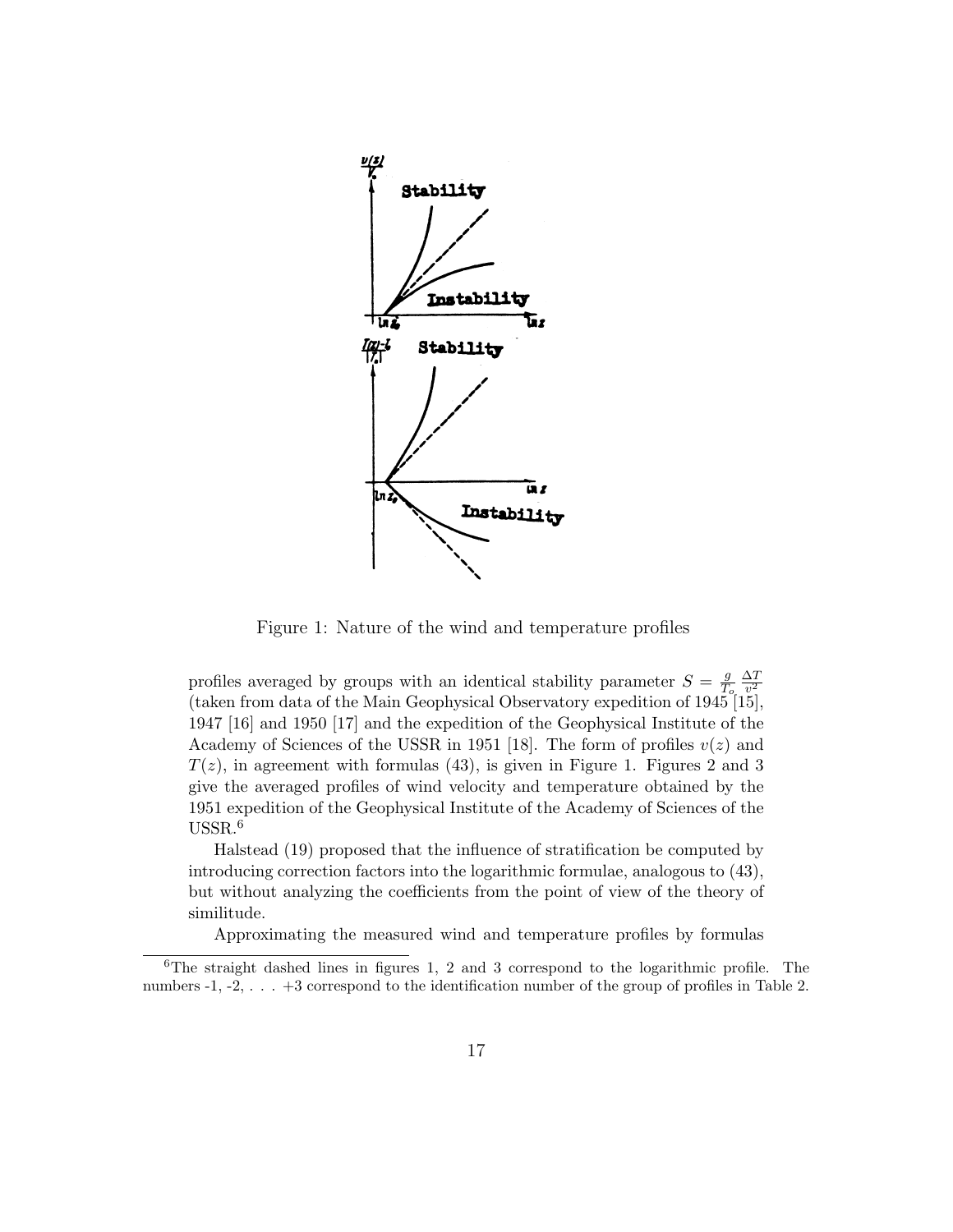

Figure 2: Averaged wind profiles from observational data.

(43), we can determine the turbulence characteristics from gradient measurement data. In practice, during such an approximation we must first determine the reference level for computing height  $z_1$ —the thickness of the displacement layer. The magnitude  $z_1$  can be determined experimentally, so that on the graph with the logarithmic scale the wind profile, corresponding to cases of equilibrium stratification (i.e., actually, to cases of isothermy) would be depicted by straight lines with respect to height. Extrapolating the resulting rectilinear wind profile graph to zero velocity, we get the value of the roughness height  $h_o$ .

The magnitude  $h_o$  and the parameters  $v_*/\kappa$  and  $\beta/L$  which enter into formulas (43) can be most accurataly determined by using the least-squares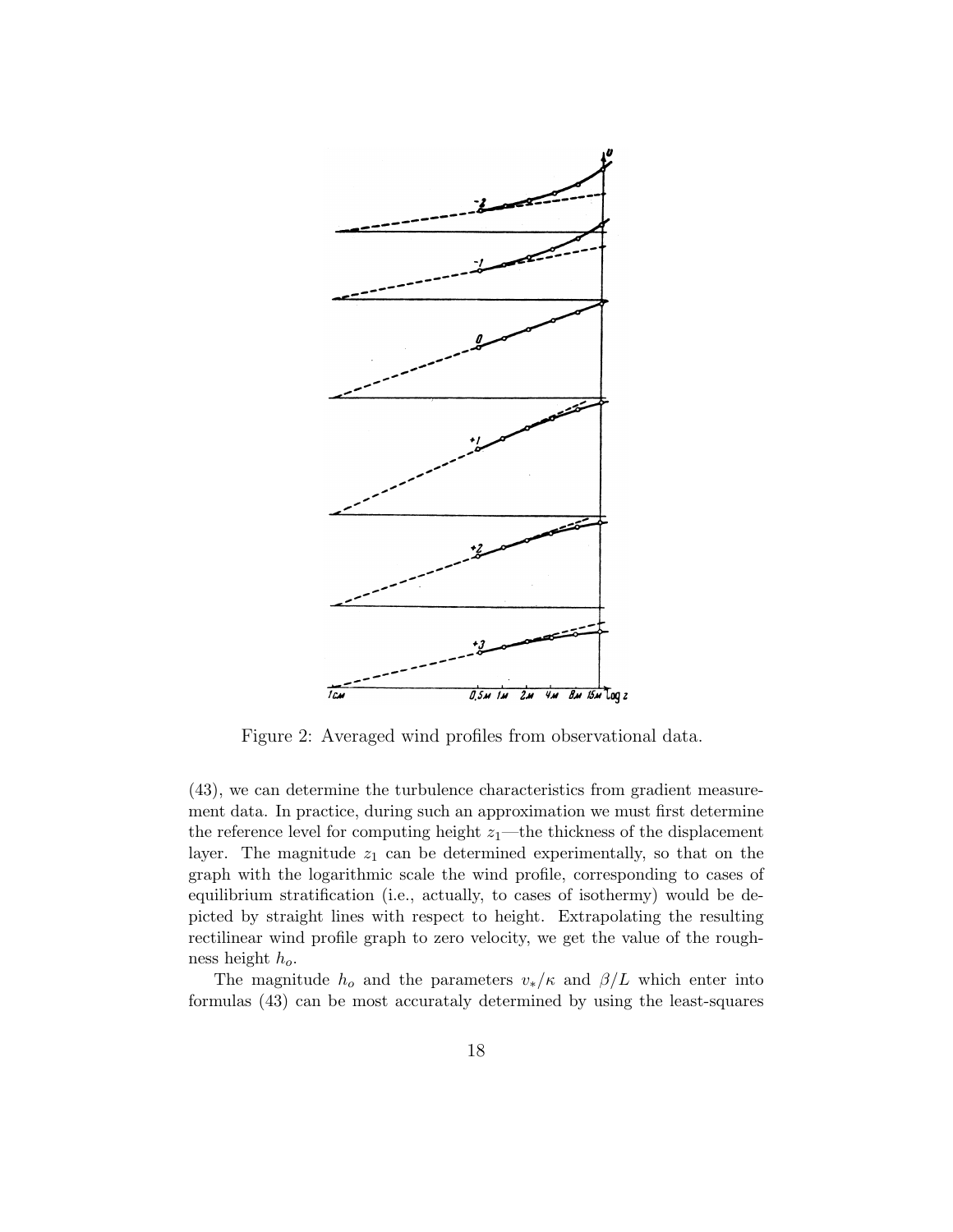

Figure 3: Averaged temperature profiles from observational data.

method to process the wind profile measured at the same station, generally speaking, under various conditions of stratificatlon. Thus, assuming

$$
v_i(z) = A_i(\gamma + \log z) + C_i z
$$

where *i* is the number of a profile, and selecting  $A_i$ ,  $\gamma$  and  $C_i$  because of the requirement that the sum of the squares of the deviations be minimum,

$$
\Delta^{2} = \sum_{i,k} [A_{i}(\gamma + \log z_{k}) + C_{i}z_{k} - v_{i}(z_{k})]^{2}
$$
(47)

we get for each profile

$$
\frac{v_*}{\kappa} = \frac{A_i}{\ln 10}, \qquad \frac{\beta}{L} = \frac{C_i}{A_i} \ln 10
$$

and we get a common roughness height  $h_o = 10^{\gamma}$  for all profiles.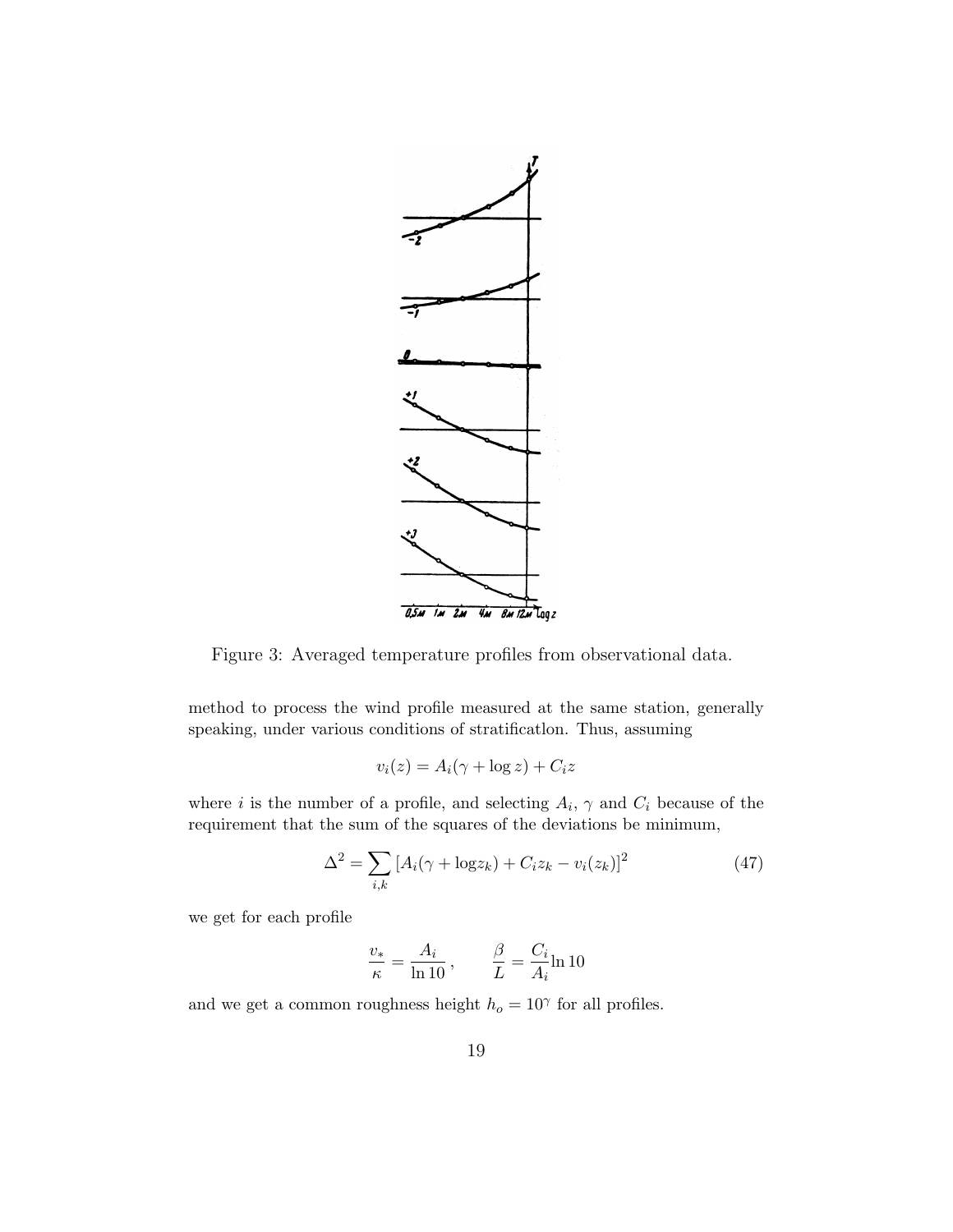Having determined  $\beta/L$  for each profile by the indicated method, knowing  $h_o$ , and computing the value of the stability parameter  $S = \frac{g}{L}$  $\overline{T_o}$  $T(z_1)$ − $T(z_3)$  $\overline{v^2(z_2)}$ (where e.g.,  $z_1 = 0.5$ , m  $z_2 = 1$  m,  $z_3 = 2$  m), we can determine  $\beta$  using the formula

$$
S = \frac{1}{\beta} \left[ \frac{\beta}{L} \frac{\ln z_1/z_3}{\left(\ln \frac{z_2}{h_o}\right)^2} \frac{1 + \frac{\beta}{L} \frac{z_1 - z_3}{\ln z_1/z_3}}{\left(1 + \frac{\beta}{L} \frac{z_2}{\ln z_2/h_o}\right)^2} \right] = \frac{1}{\beta} \Phi\left(\frac{\beta}{L}\right)
$$
(48)

which follows from [43]. The number  $\beta$  can be determined as the regression coefficient of values of  $\Phi(\beta/L)$ , computed from the previously calculated  $\beta/L$ , for the computed values of S. The regression coefficient  $\beta$ , computed from the data of the four expeditions listed in Table 2, is 0.62; the accuracy in determining  $\beta$  in this case is probably not better than 10%. A determination of  $\beta$  from the data of just one Main Geophysical Observatory expedition [16] yielded a value of 0.57.

Using formulas (43) we can compute the drag velocity  $v<sub>*</sub>$ , as well as the turbulence characteristic which has the most practical value, i.e. the heat flux q, using the results of wind velocity and temperature measurements at only two heights. For example, let  $z_1 = H/2$ ,  $z_2 = H$ ,  $z_3 = 2H$  and let us assume the values  $T_1 = T(z_1)$ ,  $T_3 = T(z_3)$  and  $v_2 = v(z_2)$  m/sec have been measured. Then from (43) we get

$$
v_{*} = \frac{\kappa v_{2}}{\ln \frac{z_{2}}{h_{o}} \left(1 + \frac{\beta}{\ln \frac{z_{2}}{h_{o}}} \frac{H}{L}\right)} = -\frac{0.19}{\log \frac{h_{o}}{H}} \frac{v_{2}}{\left(1 - \frac{0.26}{\log \frac{h_{o}}{H}} \frac{H}{L}\right)} \qquad m/sec
$$
\n
$$
(49)
$$

$$
q = -\frac{c_p \rho \kappa v_2 (T_3 - T_1)}{\ln \frac{z_3}{z_1} \left(1 + \beta \frac{z_3 - z_1}{H \ln \frac{z_3}{z_1}} \frac{H}{L}\right)} = -0.58 \frac{v_2 (T_3 - T_1)}{1 + 0.65 \frac{H}{L}}
$$
 Cal/cm<sup>2</sup>/min

Here we used the value  $\kappa = 0.43$  for the von Karman constant. The magnitude of  $H/L$  is determined from the relationship (48), which assumes the form

$$
\frac{L}{H} = \frac{0.26}{\log \frac{h_o}{H}} + \frac{1}{2B} \left[ 1 + \sqrt{1 + 4B \left( 0.65 + \frac{0.26}{\log \frac{h_o}{H}} \right)} \right]
$$
(50)

where  $B = .107 H (\log z_0/H)^2 ((T_3 - T_1)/v_2^2)$  and H and  $v_2$  are expressed in meters and m/sec, respectively.

The influence of stratification on the magnitudes  $v_*$  and q is expressed by the appearance of the components with  $H/L$  in the denominators of formulas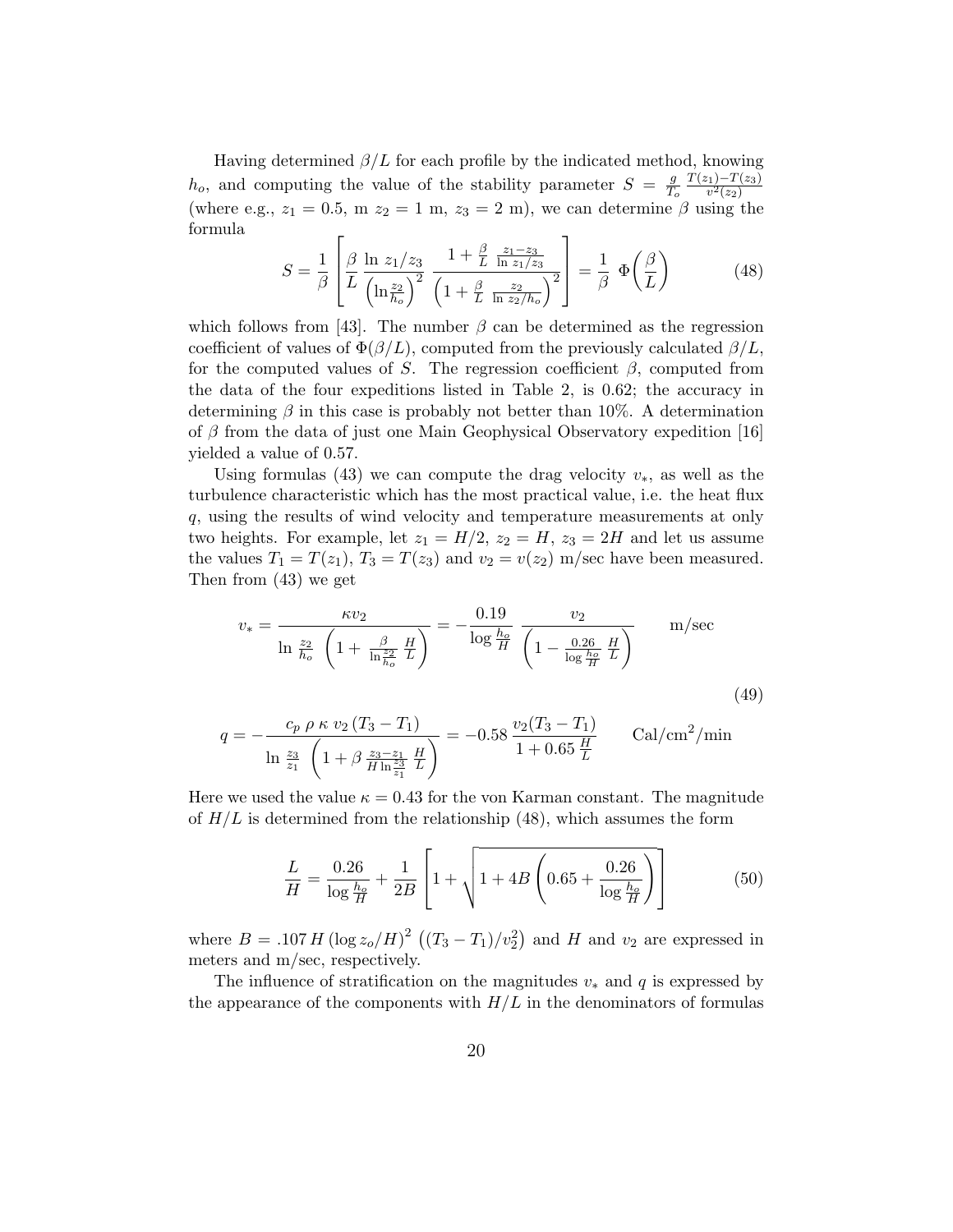(49). As a rule, the correction for stratification appears to be slight  $(H/L \sim$ 10−<sup>1</sup> ), which is natural, since turbulence in the lower part of the surface layer is determined essentially by the dynamic factors.

Formulas (49) and (50) can be useful when mass-processing the gradient measurement data. They assume a relatively simple form in situations where  $h_o$  and H are fixed. For example, when  $h_o = 1$  cm and  $H = 1$  m, we have

$$
B = 0.43 \frac{T_3 - T_1}{v_2^2}; \quad L = -0.13 + \frac{1}{2B} \left( 1 + \sqrt{1 + 2.1B} \right) \qquad \text{m}
$$
\n(51)

$$
v_* = \frac{0.095 v_2}{1 + \frac{0.13}{L}} \frac{m}{sec};
$$
  $q = 0.58 \frac{v_*(T_1 - T_3)}{1 + \frac{0.65}{L}} \frac{cal}{cm^2 min}$ 

Examples of computation of the turbulent heat flux  $q$  (from data of the Geophysical Institute of the Academy of Sciences expedition of the USSR of 1951) are given in [18]. Computations using specific data show that the scale of  $L$  is usually of the order of 10 m, and approaches 3-4 m only in specific cases with great instability or abrupt inversions. In cases close to isothermy, L reaches values of several tens of meters. The drag velocity  $v_*$  is about 8% of the wind velocity at 8 m with unstable stratification, and about 5% with with stable stratification. In the summer in Kazakhstan the turbulent heat flux  $q$ reaches 0.25-0.35 cal/cm<sup>2</sup> min on hot sunny days, while it is of the order of  $0.06$  cal/cm<sup>2</sup> min at night.

Considering that some researchers use the formulae proposed by Budyko [3] and Laikhtman [5] when determining the turbulence characteristics from gradient measurement data, let us derive the relationship between the scale of L and thebasic parameters of theBuyko and Laikhtman formulas. Budyko approximates the wind profiles by the logarithmic law

$$
v(z) = \frac{v_*}{\kappa m} \ln \frac{mz}{h_o} \tag{52}
$$

where  $m$  is a parameter which is a function of atmospheric stratification (with neutral stratification,  $m$  reverts to unity). Equating the expressions for  $v(z_2)/v(z_1)$ , computed from the formulae (43) and (52), we get the ratio

$$
\frac{\beta}{L} = \frac{\ln m}{z_1 \ln \frac{z_2}{h_o} - z_2 \ln \frac{z_1}{h_o} + (z_1 - z_2) \ln m}
$$
(53)

Taking the limit where  $z_2 \rightarrow z_1 = H$ , we get

$$
\beta \frac{H}{L} = \frac{\ln m}{1 - \ln m + \ln \frac{h_o}{H}}
$$
\n(54)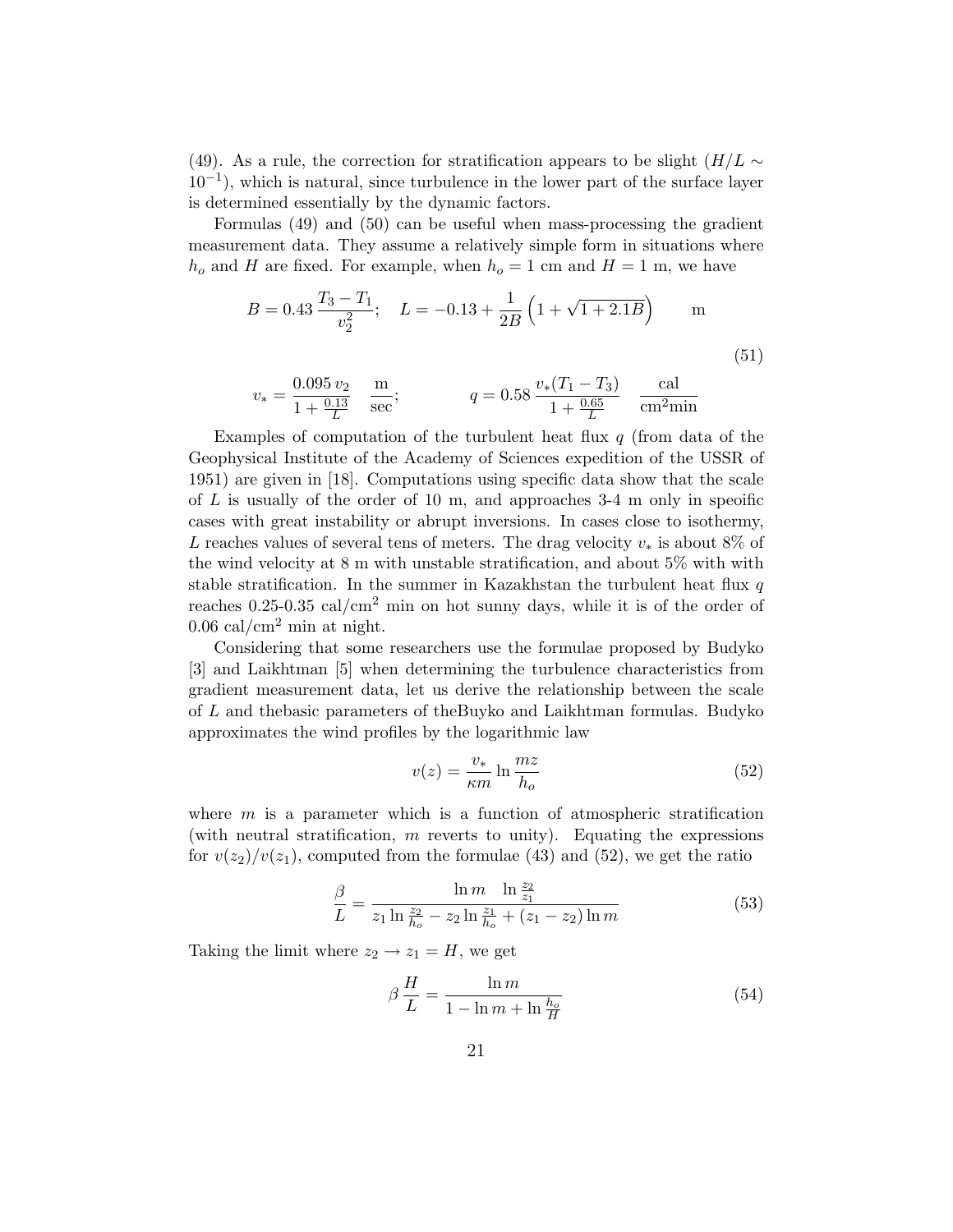D.L. Laikhtman approximates the wind profile by the power law

$$
v(z) = v(z_1) \frac{z^{\delta} - h_o^{\delta}}{z_1^{\delta} - h_o^{\delta}}
$$
\n(55)

where  $\delta$  is a parameter which is a function of atmospheric stratification (with neutral stratification,  $\delta$  reverts to zero). Equating the expression for  $v(z_2)/v(z_1)$ , computed from formulae (43) and (55), we get the relationship

$$
\frac{\beta}{L} = \frac{(z_2^{\delta} - h_o^{\delta}) \ln \frac{z_1}{h_o} - (z_1^{\delta} - h_o^{\delta}) \ln \frac{z_2}{h_o}}{z_2 (z_1^{\delta} - h_o^{\delta}) - z_1 (z_2^{\delta} - h_o^{\delta})}
$$
(56)

Taking the limit as  $z_2 \rightarrow z_1 = H$  we get

$$
\beta \frac{H}{L} = \frac{\delta \ln \frac{H}{h_o} - \left[1 - \left(\frac{h_o}{H}\right)^{\delta}\right]}{1 - \delta - \left(\frac{h_o}{H}\right)^{\delta}}
$$
(57)

Taking advantage of the fact that the value of  $\delta$  is insignificantly small, and expanding the right side of  $(57)$  in series according to the  $\delta$ -exponents, we get the approximation

$$
\beta \frac{H}{L} \approx -\frac{\delta}{2} \frac{\ln^2 \frac{h_o}{H}}{1 + \ln \frac{H}{h_o}}
$$
\n(58)

## 4 Asymptotic formulas for the universal function

From formulas (30) and (40) it follows that in a stationary turbulent surface layer, the wind an temperature profiles can be described using one universal function of  $z/L$ . Thus, integrating (30) with respect to z and setting  $f(\xi) =$  $\int^{\xi} \frac{\varphi(\xi) d\xi}{\xi}$  we obtain

$$
v(z) = \frac{v_*}{\kappa} \left[ f\left(\frac{z}{L}\right) - f\left(\frac{h_o}{L}\right) \right]
$$
  

$$
T(z) = T(h_o) + T_* \left[ f\left(\frac{z}{L}\right) - f\left(\frac{h_o}{L}\right) \right]
$$
 (59)

In the present section we will investigate the form of the universal function  $f(z/L)$  taken as a whole.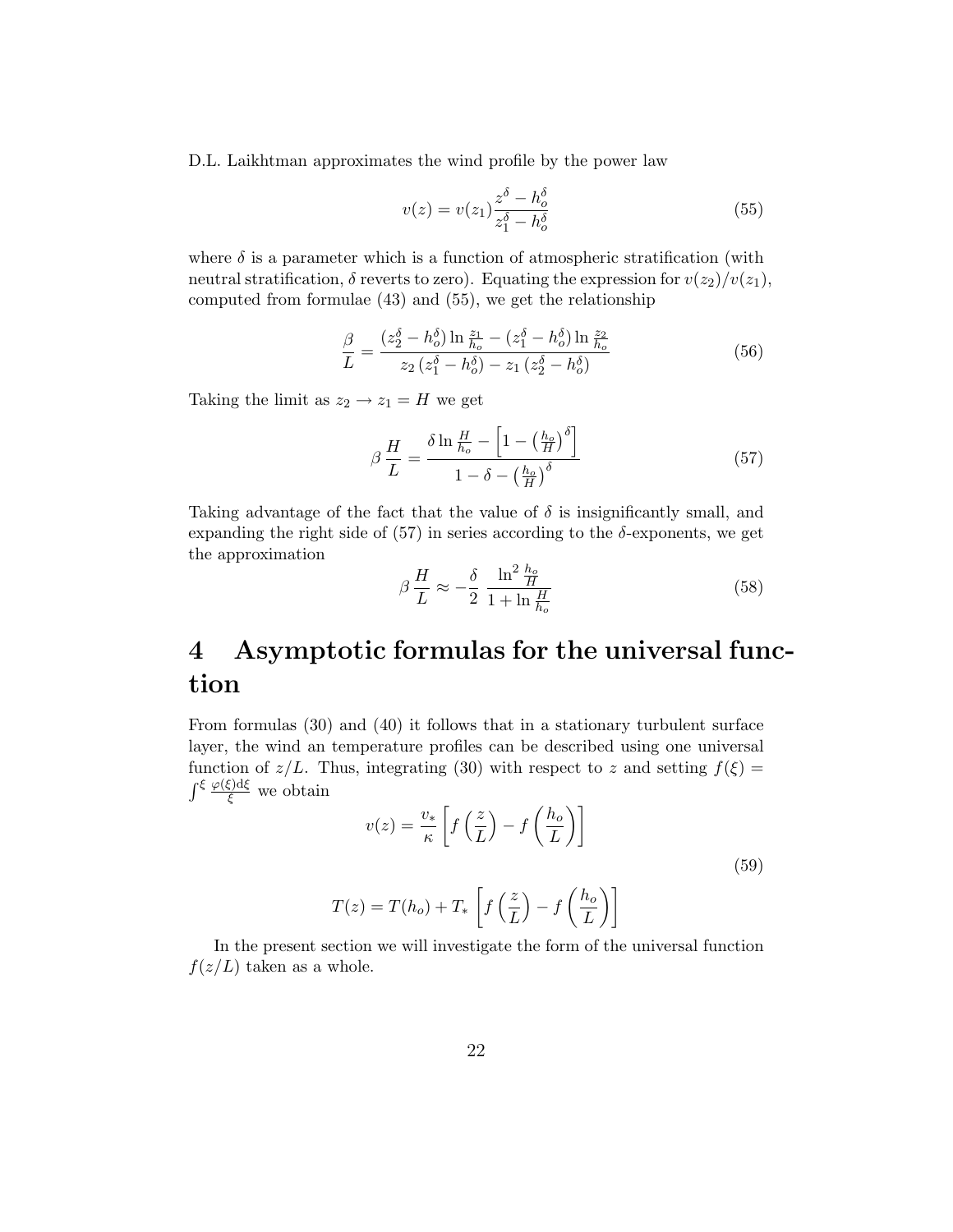Since  $\varphi(\xi) \to 1$  when  $\xi \to 0$  with small  $z/L$  the function  $f(z/L)$  is of an asymptotically logarithmic nature

$$
f\left(\frac{z}{L}\right) \approx \ln\left|\frac{z}{L}\right| + \text{const.}
$$
 when  $\left|\frac{z}{L}\right| \ll 1$  (60)

With large  $z/L$  the asymptotic behavior of function  $f(z/L)$  will differ in cases of unstable  $(L < 0)$  or stable  $(L > 0)$  stratification, since in these cases there are actually two qualitatively different regimes of turbulent motions.

To analyze the case of unstable stratification, first let us examine the limiting case of purely thermal turbulence (with no wind). In this case, due to the lack of an averaged wind, the friction stress, on average will be zero  $(v_* = 0)$ , while the turbulence regime is characterized by only the parameters q and  $g/T<sub>o</sub>$ (the turbulence receives its energy exclusively from the Instability energy, and therefore is a function only of the degree of instability, characterized by the heat flux  $q > 0$  and of the magnitude of the Archimedean forces, characterized by the parameter  $g/T<sub>o</sub>$ ).

We cannot form a length scale from the parameters q and  $g/T<sub>o</sub>$ ; therefore, the regime of purely thermal turbulence is automodular∗∗, i.e. all its characteristics are combinations of q,  $g/T<sub>o</sub>$  and z. From dimensional considerations we get

$$
T(z) = T_{\infty} + \frac{C}{\kappa^{4/3}} \left(\frac{q}{c_p \rho}\right)^{2/3} \left(\frac{gz}{T_o}\right)^{-1/3} \tag{61}
$$

where C is the non-dimensional (universal) constant, the factor  $\kappa^{-4/3}$  is introduced for convenience, and  $T_{\infty}$  is a constant which has a temperature dimension.

From (61) it is evident that with an increase in height the distribution of temperature approaches isothermy<sup>8</sup> This is natural, since in the case of unstable stratification at great heights, large turbulent elements develop (whose dimensions are limited only by the distance to the earth's surface), bringing about very intense mixing of the air, which leads to an equalization of the temperature profile.

From (61) it follows that the austausch coefficient

$$
K = -\frac{q}{c_p \rho \frac{dT}{dz}} = \frac{3}{C} \left(\frac{q}{c_p \rho}\right)^{1/3} \left(\frac{g}{T_o}\right)^{1/3} (\kappa z)^{4/3}
$$
(62)

increases rapidly with height, which is explained by the augmentation of the

<sup>∗∗</sup>Editorial note: This word is translated by LSG as "self patterning" (with quote marks).

 ${}^{8}$ In (61) we are speaking of the approach to "potential isothermy" with an increase in height (see footnote 5).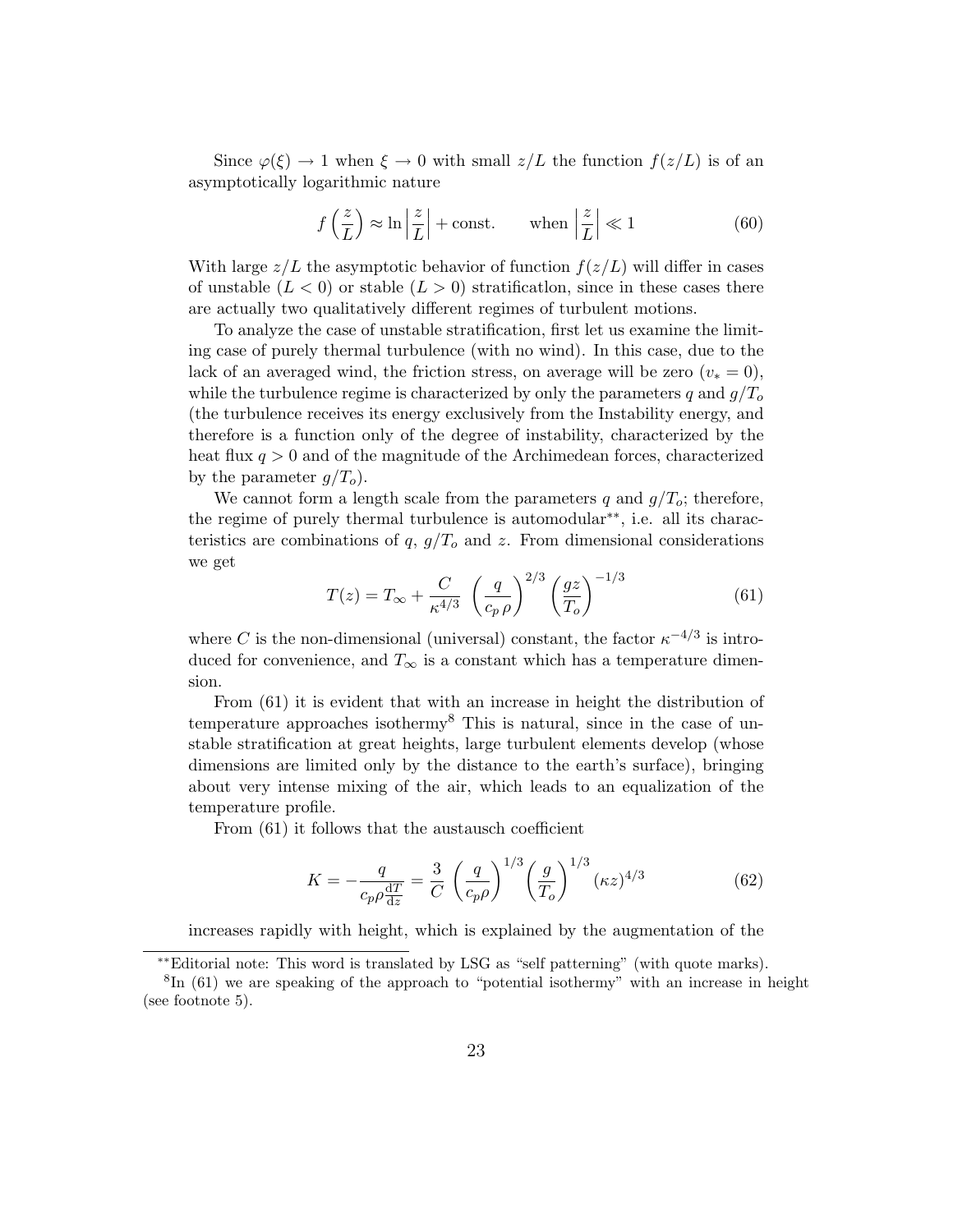turbulent elements with an increase in height and simultaneous increase in the intensity of the fluctuations.<sup>9</sup>

Formally, formula (61) can be written

$$
\frac{T(z) - T(h_o)}{T_*} = C\left(\frac{z}{L}\right)^{-1/3} - C\left(\frac{h_o}{L}\right)^{-1/3}
$$
(63)

so that in the case of purely thermal turbulence, the universal function  $f(z/L)$ (determined to within an additive constant) has the form  $f(z/L) = C (z/L)^{-1/3}$ + const.

The case of purely thermal turbulence can be derived from the general case of unstable stratification by passage to the limit with  $v_* \to 0$ . Here  $L \to 0$ and  $z/L \to \infty$ . Therefore the asymptotic behavior of the universal function  $f(z/L)$  is determined by the relationship

$$
f(z/L) \sim C (z/L)^{-1/3} + \text{const.}
$$
 when  $z/L \ll -1$  (64)

This result indicates that at great heights  $z \gg L$  (in the surface layer) the turbulent regime, in the case of unstable stratification, is determined mainly by thermal factors (the wind profile is smoothed, and turbulence receives its energy mainly from the energy of turbulent instability, not from the energy of the average motion).

An explanation of the asymptotic behavior of the function  $f(z/L)$  when  $z \gg L$  in the case of stable stratification, requires that we introduce additional concepts. Turbulence decays in the limiting case of abrupt inversion with a vanishingly weak wind. The existence of large turbulent elements becomes impossible in the case of stable stratification (since they must expend too much energy on opposing the Archimedean forces), and turbulence can exist only in the form of small eddies. Large waves cannot lose stability, which is natural from the point of view of the theory of stability. In this case turbulent exchange between different atmospheric layers is hampered and turbulence takes on a local character; at rather high altitudes  $z \gg L$  (or, to put it another way, with strong stability, that is with small  $L > 0$ ) the turbulence characteristics evidently cannot be functions of the distance z to the substrate. This pertains, in particular, to the mixing coefficient K and, accordingly, also to the Richardson number Ri.

Thus, we may consider that in the case of stable stratification with an increase in height  $z$ , (or, with an increase in stability, i.e., a decrease in  $L$ ) the

 $9$ The concepts here presented on the regime of purely thermal turbulence agree with the system proposed by A. A. Skvortsov [20], with the sole difference that Skvortsov introduces a concept of the discrete spectrum of the scales of turbulent structures, while in the system presented here, the spectrum of the scales is assumed to be continuous.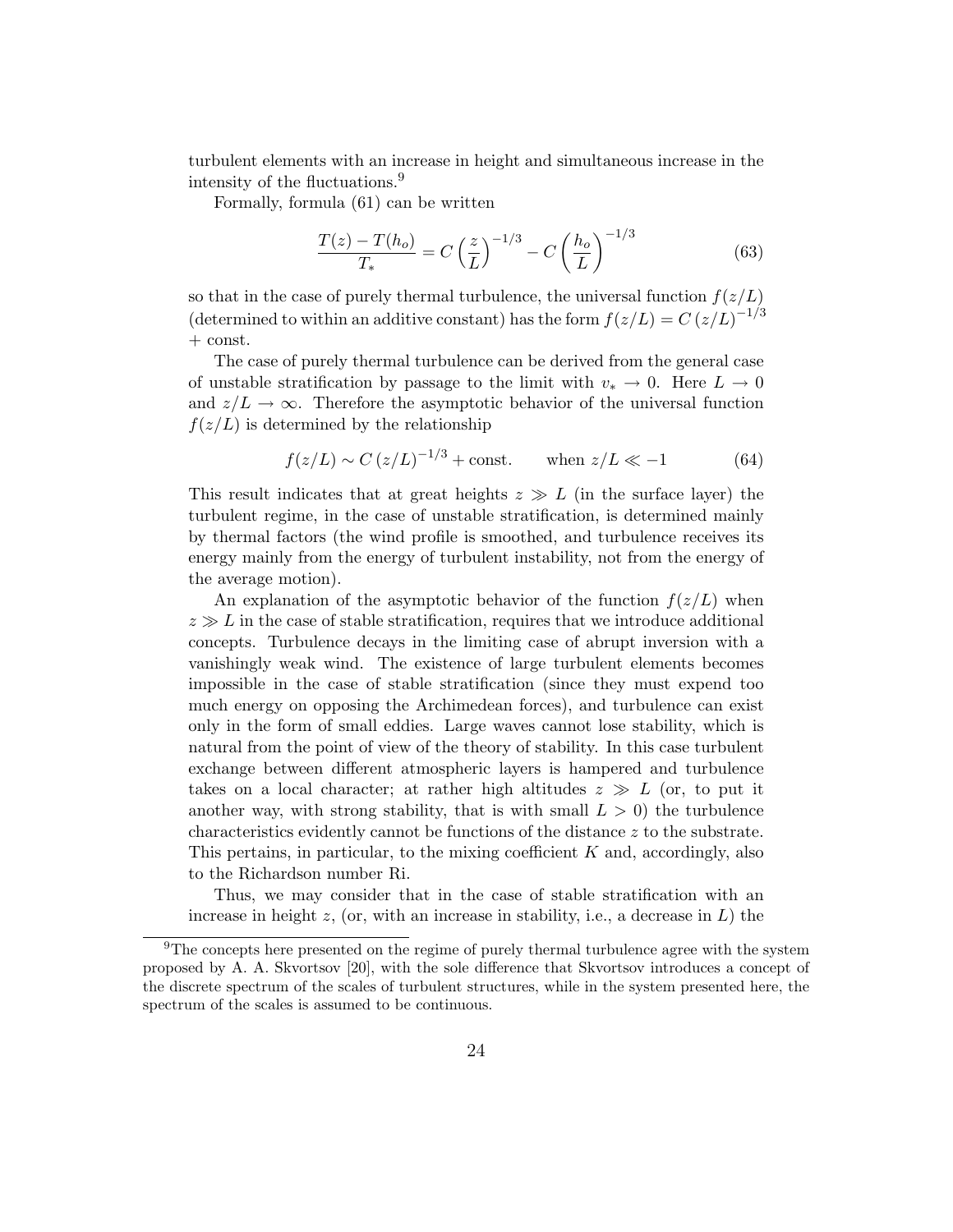coefficient of mixing  $K$  and the Richardson number Ri tend toward certain constant values. This is natural, since with an increase in stability,  $K$  evidently cannot increase, while Ri cannot decrease. Accordingly, there is a (universal) value R of the Richardson number, which is such that when  $z/L \gg 1$ ,

$$
Ri \sim R = \text{const.}, \qquad K \sim \kappa v_* L R \tag{65}
$$

The limiting value of R evidently cannot be greater than the critical value  $Ri_{\rm cr}$ , but since, asymptotically,  $K \neq 0$ , i.e., turbulence does not completely degenerate,  $R$  should be less than  $Ri_{cr}$ . The limiting value obtained will be called the stationary Richardson number.

From (65) it follows that when  $z/L \gg 1$ ,  $f'(\xi) \approx 1/R$ , or

$$
f(\frac{z}{L}) \approx \frac{1}{R} \frac{z}{L} + \text{const.}
$$
 (66)

Then we have

$$
v(z) \sim -\frac{1}{R} \frac{g}{T_o} \frac{q}{c_p \rho} \frac{z}{v_*^2} + \text{const.}
$$
 (67)

$$
T(z) \sim \frac{1}{R} \frac{g}{T_o} \left(\frac{q}{c_p \rho}\right)^2 \frac{z}{v_*^4} + \text{const.} \tag{68}
$$

Our formulas (60), (64) and (66) show the behavior of function  $f(\xi)$  when  $|\xi| \ll 1, \xi \ll -1$  and  $\xi \gg 1$ , respectively.

For an empirical determination of the universal function  $f(\xi)$  in a sufficiently broad range of changes in the parameter  $\xi$ , using the data of the four expeditions, given in table 2, and determining  $v_*$  and L (when  $\beta = 0.6$ ) for each wind profile, we construct the empirical universal function

$$
\frac{\kappa}{v_*} \left[ v(z) - v\left(\frac{|L|}{2}\right) \right] = f\left(\frac{z}{L}\right) - f(\pm \frac{1}{2})
$$

where the plus sign corresponds to stable stratification and the minus sign to unstable stratification.

The empirical points obtained are plotted on the graph in Figure 4. The graph gives convincing evidence of the suitability of the hypotheses of similitude used in the present work; these hypotheses reduce to the existence of a single universal function  $f(z/L)$ . The empirical points lie along smooth curves with a very small scatter, despite the inaccuracies of the wind measurements and the computation of L and  $v_*$  by the approximation methods shown above. Some scatter of the points is noted only in highly stable cases. The drawing shows the limiting behavior of the curve quite well for the case of high stability (approaching a linear profile) and high instability (approaching a constant).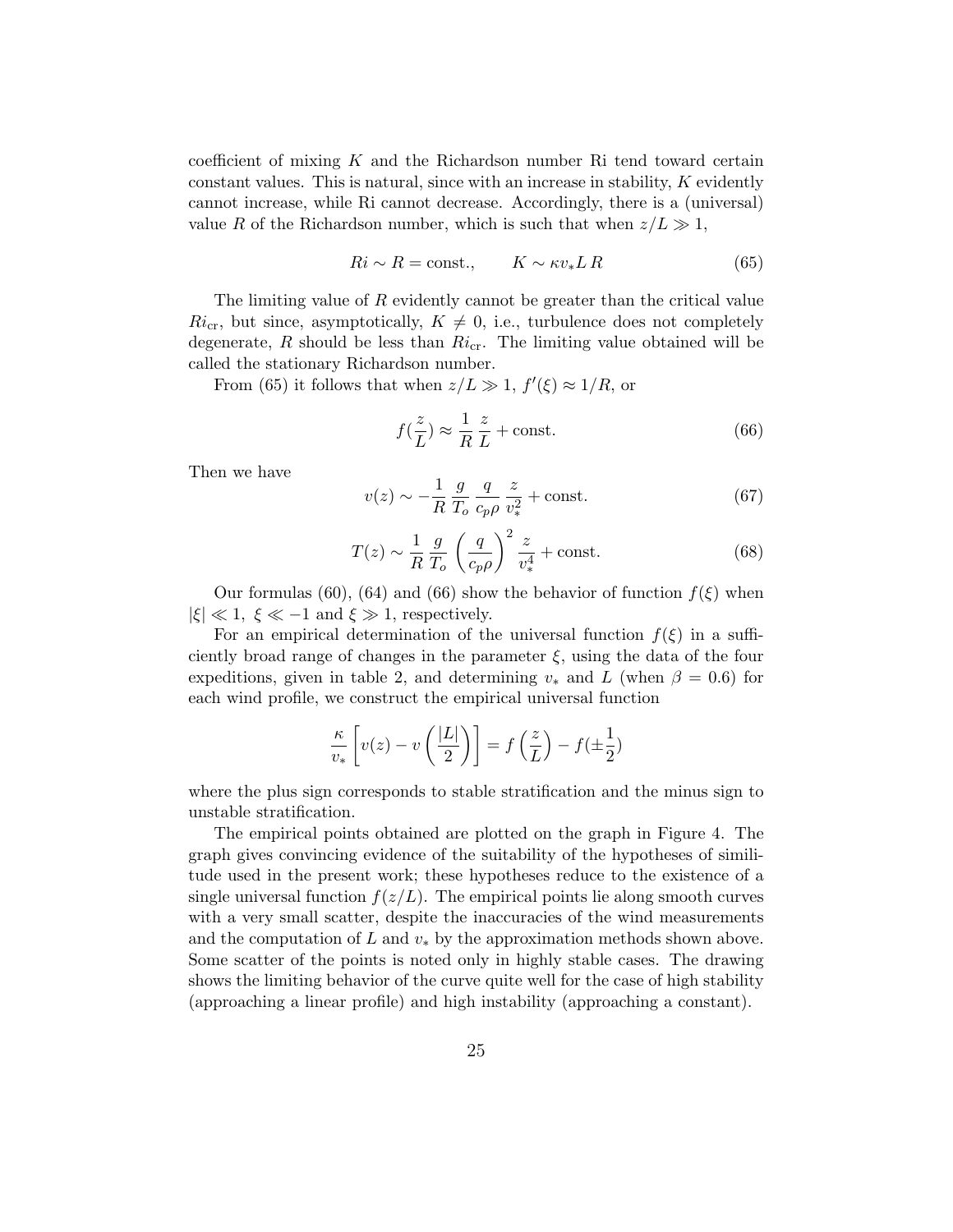Table 2 Wind profiles determined from data grouped according to stability parameter

| Code<br>No.                                | No. of<br>$Pro-$<br>files | 100 S                                      | 0.2                                  | 0.5                                  | Wind velocity $(m/s)$ at the height $(m)$<br>1.0 | $\underline{v_*}$<br>$\kappa$        | $\frac{S}{L}$                        |                                      |                                      |                                            |                                         |
|--------------------------------------------|---------------------------|--------------------------------------------|--------------------------------------|--------------------------------------|--------------------------------------------------|--------------------------------------|--------------------------------------|--------------------------------------|--------------------------------------|--------------------------------------------|-----------------------------------------|
| $-2$<br>$-1$<br>$\theta$<br>$\overline{2}$ | 18<br>6<br>30<br>21<br>10 | $-3.47$<br>$-0.52$<br>0.25<br>0.56<br>1.49 | 0.55<br>1.21<br>2.41<br>1.69<br>1.32 | 0.74<br>1.49<br>2.90<br>2.00<br>1.58 | 0.94<br>1.76<br>3.25<br>2.24<br>1.70             | 1.21<br>2.10<br>3.60<br>2.43<br>1.82 | 1.72<br>2.78<br>4.10<br>2.68<br>1.97 | 2.40<br>3.80<br>4.56<br>2.85<br>2.02 | 0.13<br>0.25<br>0.50<br>0.36<br>0.27 | 0.94<br>0.57<br>0.01<br>$-0.07$<br>$-0.11$ | 0.68<br>1.0<br>46.2<br>$-8.2$<br>$-5.6$ |

Main Geophysical Observatory Expedition 1945;  $z_0 = 0.2$  cm.

Main Geophysical Observatory Expedition 1947;  $z_0 = 0.5$  cm.

| Code<br>No.    | No. of<br>$Pro-$<br>files | 100 S    |      | Wind velocity $(m/s)$ at the height $(m)$ |      | $\frac{v_{*}}{\kappa}$ | $rac{S}{L}$ | L    |      |         |         |
|----------------|---------------------------|----------|------|-------------------------------------------|------|------------------------|-------------|------|------|---------|---------|
|                |                           |          | 0.5  | 1.0                                       | 2.0  | 5.0                    | 9.0         | 14.5 |      |         |         |
|                |                           |          |      |                                           |      |                        |             |      |      |         |         |
| $-4$           | 8                         | $-5.73$  | 0.74 | 0.91                                      | 1.08 | 1.40                   | 1.61        | 1.86 | 0.16 | 0.23    | 2.6     |
| $-3$           | 13                        | $-0.91$  | 1.09 | 1.32                                      | 1.48 | 1.76                   | 1.88        | 2.08 | 0.25 | 0.04    | 16.2    |
| $-2$           | 9                         | $-.37$   | 1.24 | 1.50                                      | 1.67 | 1.93                   | 2.03        | 2.03 | 0.28 | 0.002   | 300.0   |
| $-1$           | 13                        | $-0.18$  | 1.68 | 2.00                                      | 2.22 | 2.57                   | 2.73        | 2.92 | 0.37 | 0.01    | $-54.5$ |
| $\overline{0}$ | 22                        | $\Omega$ | 1.90 | 2.24                                      | 2.51 | 2.84                   | 2.95        | 3.26 | 0.42 | $-0.02$ | $-30.0$ |
| $\mathbf{1}$   | 37                        | 0.09     | 3.36 | 3.93                                      | 4.41 | 4.88                   | 5.15        | 5.57 | 0.75 | $-0.65$ | $-11.1$ |
| $\overline{2}$ | 41                        | 0.26     | 2.66 | 3.15                                      | 3.50 | 3.80                   | 3.98        | 4.18 | 0.60 | $-0.07$ | $-9.1$  |
| 3              | 38                        | 0.44     | 2.44 | 2.91                                      | 3.18 | 3.54                   | 3.63        | 3.84 | 0.56 | $-0.07$ | $-8.8$  |
| $\overline{4}$ | 19                        | 0.57     | 2.24 | 2.61                                      | 2.85 | 3.12                   | 3.16        | 3.36 | 0.50 | $-0.08$ | $-7.0$  |
| $\overline{5}$ | 24                        | 0.74     | 2.02 | 2.35                                      | 2.60 | 2.81                   | 2.82        | 3.00 | 0.45 | $-0.08$ | $-6.4$  |
| 6              | 14                        | 0.55     | 1.85 | 2.13                                      | 2.34 | 2.56                   | 2.60        | 2.75 | 0.41 | $-0.09$ | $-6.8$  |
| $\overline{7}$ | 9                         | 1.47     | 1.32 | 1.53                                      | 1.64 | 1.83                   | 1.80        | 1.89 | 0.29 | $-0.11$ | $-5.7$  |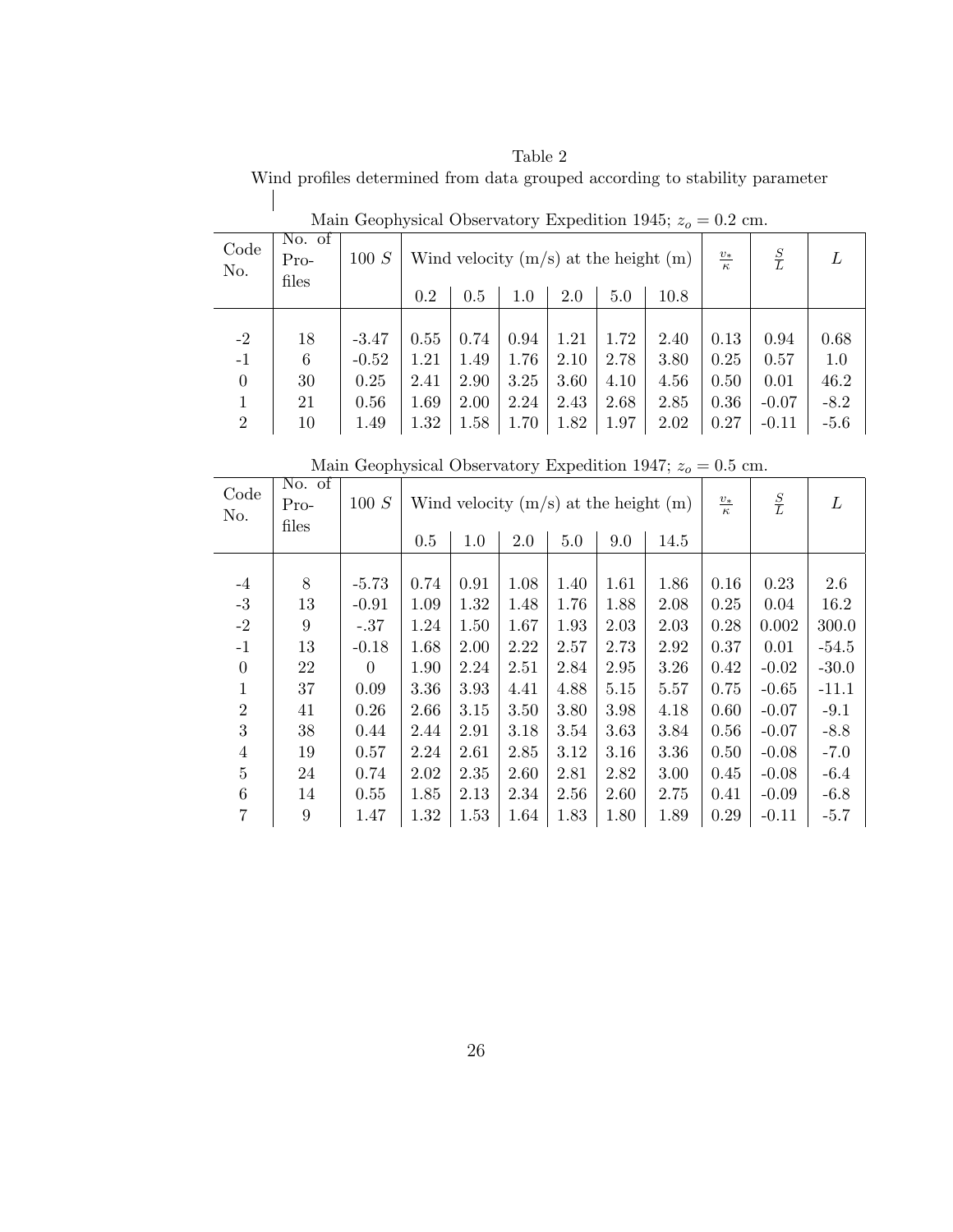| $m_{\text{out}}$ acophysical Observatory Expedition 1990, $\omega_0$ |                                                                                   |            |                                                                                      |          |            |          |          |          |                        |                |          |
|----------------------------------------------------------------------|-----------------------------------------------------------------------------------|------------|--------------------------------------------------------------------------------------|----------|------------|----------|----------|----------|------------------------|----------------|----------|
| Code<br>No.                                                          | No. of<br>Pro-                                                                    | $100\ S$   | $\frac{S}{L}$<br>$\frac{v_{*}}{\kappa}$<br>Wind velocity $(m/s)$ at the height $(m)$ |          |            |          |          |          |                        | $\cal L$       |          |
|                                                                      | files                                                                             |            | $0.5\,$                                                                              | $1.0\,$  | $2.0\,$    | $4.0\,$  | $8.0\,$  | $15.0\,$ |                        |                |          |
|                                                                      |                                                                                   |            |                                                                                      |          |            |          |          |          |                        |                |          |
| $-6$                                                                 | 19                                                                                | $-8.42$    | 0.54                                                                                 | 0.65     | 0.80       | 1.00     | 1.31     | 1.80     | 0.12                   | 0.46           | 1.3      |
| $-5$                                                                 | $9\phantom{.0}$                                                                   | $-1.92$    | $0.89\,$                                                                             | $1.04\,$ | $1.22\,$   | $1.50\,$ | 1.94     | $2.50\,$ | 0.20                   | 0.29           | $2.1\,$  |
| $^{\rm -4}$                                                          | $16\,$                                                                            | $-1.18$    | $1.05\,$                                                                             | $1.25\,$ |            | 1.76     | 2.16     | 2.58     | $0.25\,$               | 0.18           | $\!3.3$  |
| $\text{-}3$                                                          |                                                                                   |            |                                                                                      |          | 1.45       |          |          |          |                        |                |          |
|                                                                      | $15\,$                                                                            | $-0.46$    | $1.52\,$                                                                             | $1.79\,$ | $2.04\,$   | 2.34     | $2.74\,$ | $3.25\,$ | $0.36\,$               | $0.09\,$       | $6.4\,$  |
| $^{\rm -2}$                                                          | 17                                                                                | $-0.24$    | 1.80                                                                                 | 2.12     | 2.42       | 2.76     | 3.19     | 3.66     | 0.43                   | 0.06           | $10.3\,$ |
| $^{\rm -1}$                                                          | 14                                                                                | $-0.13$    | $2.02\,$                                                                             | $2.38\,$ | $2.70\,$   | 3.06     | $3.50\,$ | 4.00     | 0.49                   | 0.04           | 14.3     |
| $\boldsymbol{0}$                                                     | $25\,$                                                                            | $-0.03$    | 2.76                                                                                 | $3.21\,$ | 3.69       | 4.14     | $4.59\,$ | $5.00\,$ | 0.66                   | $-0.01$        | $-66.7$  |
| $\mathbf{1}$                                                         | $27\,$                                                                            | $-0.09$    | $3.35\,$                                                                             | $3.90\,$ | 4.48       | 5.00     | 5.52     | $6.08\,$ | 0.75                   | $-0.01$        | $-66.7$  |
| $\sqrt{2}$                                                           | $25\,$                                                                            | 0.14       | 2.48                                                                                 | $2.90\,$ | $3.33\,$   | $3.94\,$ | 4.10     | 4.40     | $0.60\,$               | $-0.03$        | $-20.0$  |
| $\boldsymbol{3}$                                                     | $\,29$                                                                            | $0.22\,$   | 2.40                                                                                 | 2.80     | $3.20\,$   | $3.55\,$ | $3.88\,$ | 4.15     | 0.58                   | $-0.04$        | $-17.1$  |
| $\,4$                                                                | $26\,$                                                                            | $0.26\,$   | $2.46\,$                                                                             | $2.86\,$ | $3.25\,$   | $3.60\,$ | $3.88\,$ | 4.10     | $0.60\,$               | $-0.05$        | $-11.5$  |
| $\bf 5$                                                              | $26\,$                                                                            | $0.29\,$   | $2.40\,$                                                                             | $2.75\,$ | $3.10\,$   | 3.45     | $3.80\,$ | 4.10     | $0.57\,$               | $-0.03$        | $-12.4$  |
| $\,6$                                                                | $32\,$                                                                            | $0.36\,$   | $2.28\,$                                                                             | $2.50\,$ | $2.84\,$   | $3.16\,$ | 3.46     | $3.42\,$ | $0.52\,$               | $-0.04$        | $-15.0$  |
| $\overline{7}$                                                       | 116                                                                               | $0.46\,$   | $2.04\,$                                                                             | $2.38\,$ | 2.69       | 2.98     | $3.20\,$ | 3.40     | $0.50\,$               | $-0.05$        | $-11.5$  |
| $8\,$                                                                | $18\,$                                                                            | $0.66\,$   | 1.68                                                                                 | $1.94\,$ | $2.19\,$   | 2.40     | $2.62\,$ | $2.80\,$ | $0.41\,$               | $-0.05$        | $-12.5$  |
| $\boldsymbol{9}$                                                     | 22                                                                                | $0.25\,$   | 1.44                                                                                 | $1.65\,$ | 1.88       | $2.04\,$ | $2.20\,$ | $2.34\,$ | $0.35\,$               | $-0.06$        | $-10.2$  |
| $10\,$                                                               | $15\,$                                                                            | $1.22\,$   | $1.25\,$                                                                             | 1.44     | 1.61       | 1.76     | 1.90     | $2.00\,$ | $0.30\,$               | $\mbox{-}0.06$ | $-9.2$   |
| $11\,$                                                               | $19\,$                                                                            | $1.83\,$   | $1.00\,$                                                                             | 1.14     | $1.30\,$   | 1.43     | $1.53\,$ | $1.56\,$ | $1.56\,$               | $-0.08$        | $-7.7$   |
| $12\,$                                                               | 15                                                                                | $4.06\,$   | $0.73\,$                                                                             | $0.84\,$ | $\rm 0.94$ | $1.02\,$ | $1.08\,$ | 1.10     | 1.18                   | $-0.09$        | $-6.4$   |
|                                                                      |                                                                                   |            |                                                                                      |          |            |          |          |          |                        |                |          |
|                                                                      | Geophysical Institute of the Academy of Sciences Expedition 1951; $z_0 = 1.0$ cm. |            |                                                                                      |          |            |          |          |          |                        |                |          |
| Code                                                                 | No. of                                                                            |            |                                                                                      |          |            |          |          |          |                        |                |          |
| No.                                                                  | $100\ S$<br>Wind velocity $(m/s)$ at the height $(m)$<br>Pro-                     |            |                                                                                      |          |            |          |          |          | $\frac{v_{*}}{\kappa}$ | $\frac{S}{L}$  | L        |
|                                                                      | files                                                                             |            |                                                                                      |          |            |          | 15.0     |          |                        |                |          |
|                                                                      |                                                                                   |            | $0.5\,$                                                                              | $1.0\,$  | $2.0\,$    | 4.0      | $8.0\,$  |          |                        |                |          |
| $-2$                                                                 | $\,6\,$                                                                           | $-.64$     | 1.32                                                                                 | 1.65     | 1.91       | $2.31\,$ | $2.93\,$ | 3.91     | 0.33                   | 0.32           | $1.8\,$  |
| $^{\rm -1}$                                                          | 11                                                                                | $-.21$     | 1.83                                                                                 | 2.14     | $2.55\,$   | $3.05\,$ | 3.71     | $4.62\,$ | 0.45                   | 0.20           | $3.0\,$  |
|                                                                      |                                                                                   |            |                                                                                      |          |            |          |          |          |                        |                |          |
| $\boldsymbol{0}$                                                     | $10\,$                                                                            | $\rm 0.02$ | $2.97\,$                                                                             | $3.53\,$ | 4.04       | 4.72     | $5.20\,$ | 5.86     | 0.76                   | 0.02           | $24.0\,$ |
| $\mathbf 1$                                                          | $\,7$                                                                             | $0.17\,$   | $4.01\,$                                                                             | $4.64\,$ | $5.25\,$   | 5.80     | 6.41     | $6.88\,$ | 1.01                   | $-0.03$        | $-18.2$  |
| $\sqrt{2}$                                                           | $19\,$                                                                            | $0.36\,$   | $3.09\,$                                                                             | $3.60\,$ | $4.04\,$   | 4.45     | 4.77     | $5.07\,$ | 0.79                   | $-0.06$        | $-10.3$  |
| 3                                                                    | $8\,$                                                                             | $0.81\,$   | $2.23\,$                                                                             | $2.55\,$ | $2.86\,$   | $3.10\,$ | $3.28\,$ | 3.45     | $0.56\,$               | $-0.08$        | $-7.6$   |

Main Geophysical Observatory Expedition 1950;  $z_o = 0.8$  cm.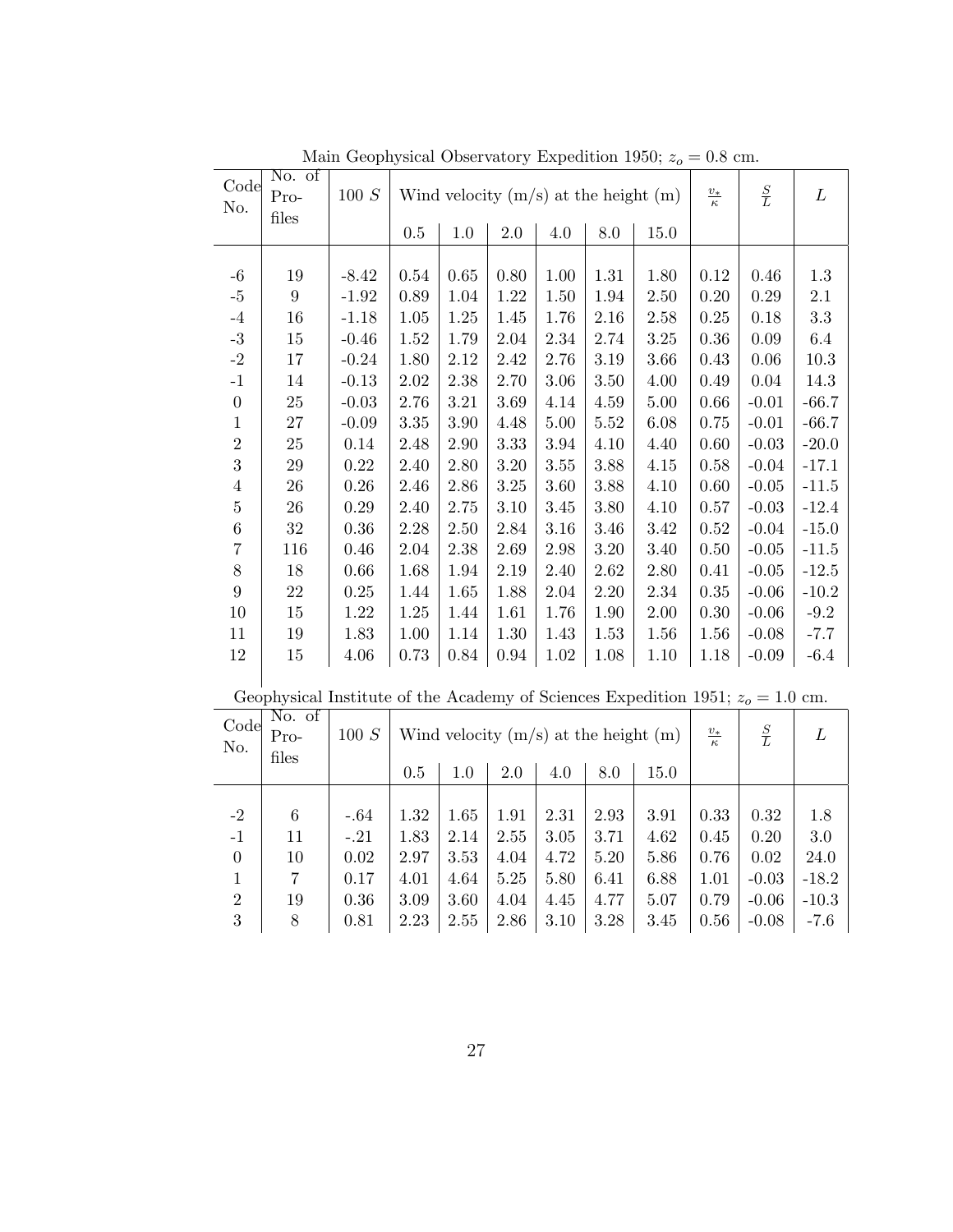

Figure 4: Distribution of wind velocity in non-dimensional coordinates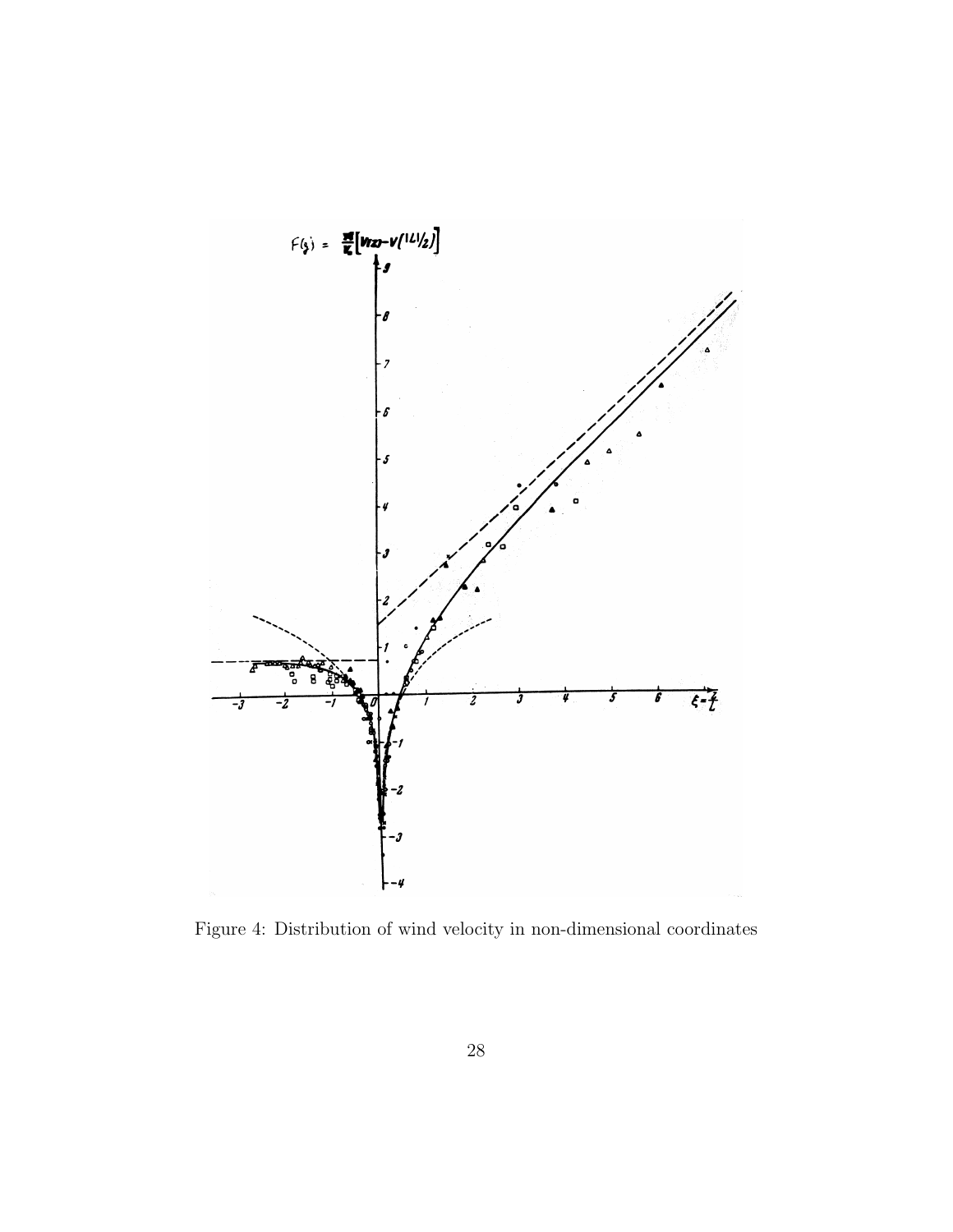#### References

[1] Sapozhnikova, S. A.: Wind velocity variation with height in the lower layer of the atmosphere. Transactions, N.I.U. G.U.G.M.S. No. 33, 1946)

[2] Laikhtman, D. L. and A. F. Chudinovskii: Physic of the surface layer of the atmosphere. (G.T.T.I., 1949, 254 pp.)

[3] Budyko, M.I.: Evaporation in natural conditions. (Gidrometeorizdat, 1948, 135 pp.)

[4] Timofeev, M. T.: On the methods of determination of the components of the heat balance of the underlying surface. (Transactions G.G.O. Issue 27(89) 1951)

[5] Laikhtman, D. L.: Wind profile and the exchange in the surface layer of the atmosphere ( Bull. A. Sc. USSR, Geogr. & Geophys. Series 8(1), 1944)

[6] Sutton, 0. G.: Atmospheric Turbulence. (London, 1949. 107 pp.)

[7] Obukhov, A.M.: Turbulence in the temperature-heterogeneous atmosphere (Trans. Inst. Theoretical Geophysics, 1, 95-115. 1948)

[8] Monin, A.S.: Temperature regime in the surface layer of air. (Information Bull. G.U.G.M.S. No. 1, 13-27, 1950.)

[9] Sheppard, P.A.: The aerodynamic drag of the earth's surface and the value of von Karman's constant in the lower atmosphere, (Proc. Roy. Soc. A, 188: 201-222, 1947)

[10] Paeschke, W.: Experimental investigation on the problems of roughness and stability in the surface layer of the atmosphere. (Beit. Phys. fr Atm. 24(3), 1937)

[11] Konstantinov, A. R. Computation of evaporation from agrictiltural fields, taking into account the effects of forest strips (Trans. State Hydrological Institute, 34(88), 1952

[12] Obukhov, A.M.: Characteristics of the microstructure of the wind in the surface layer of the atmosphere, (Bull. A. Sc. USSR Geophys Series 3, 49-68,1951),

[13] Krechmer, S.L.: . Investigations of the microfluctuations of the temperature field in the atmosphere, (D.A.N. USSR, 84(1), 55-58, 1952)

[14] Landau, L.D. and Lifshitz, E.W.: Mechnics of continuous media. (Chapter 5). O.T.T.L. 1944.

[15] Sapozhnikova, S. A.: Some characteristics of the distribution of temperature, humidity and wind in the surface layer of the atmosphere. (Trans. N.I.U.,G.U.G.M.S. USSR, Ser. 1 Meteorology, No. 39, 45-57, 1947.

[16] Sapozhnikova, S. A.: Methods of investigating turbulent exchange by means of observational data in the lower atmosphere. (Trans. G.G.O. 16(78): 25-51,1949).